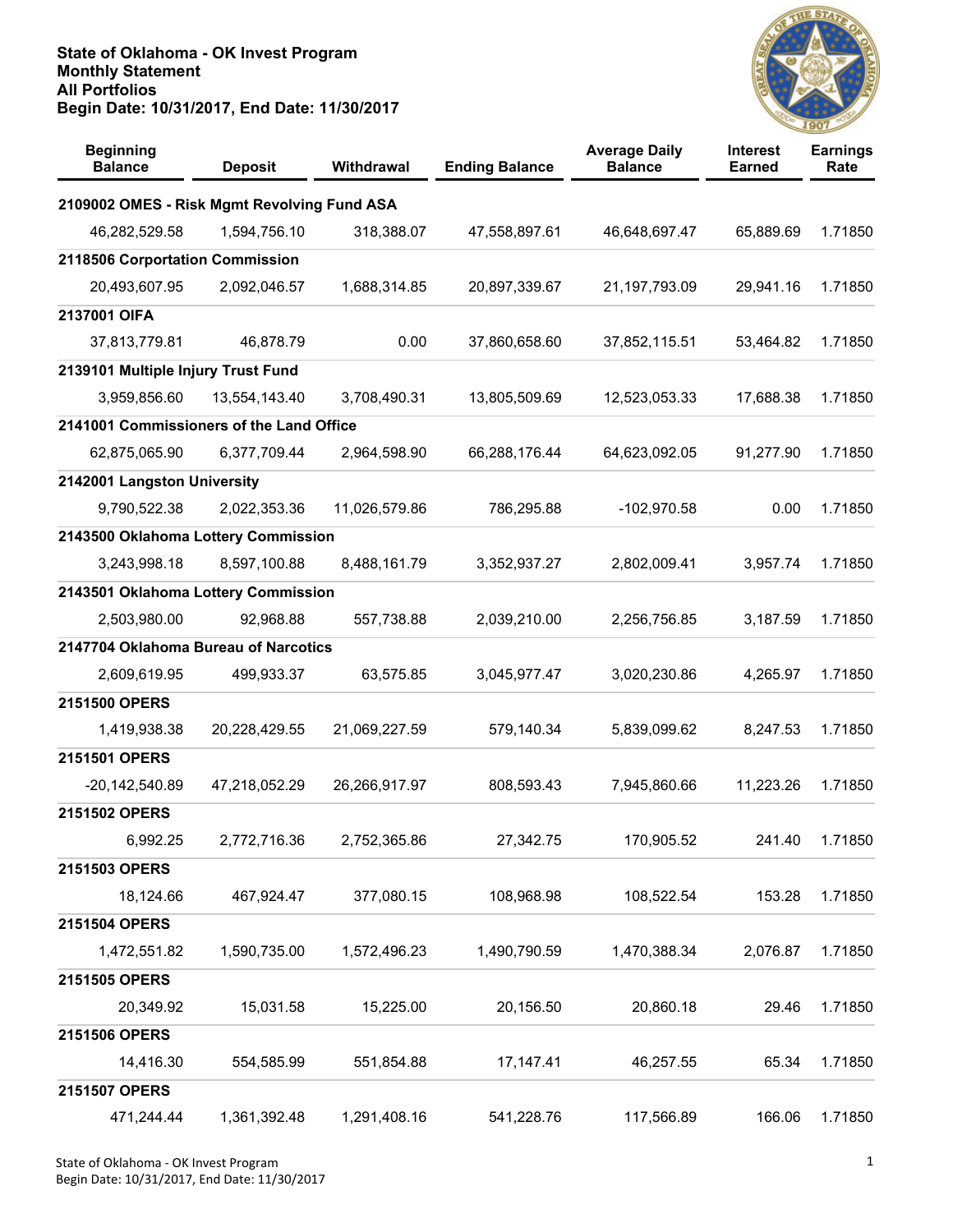| <b>Beginning</b><br><b>Balance</b>       | <b>Deposit</b> | Withdrawal     | <b>Ending Balance</b> | <b>Average Daily</b><br><b>Balance</b> | <b>Interest</b><br><b>Earned</b> | <b>Earnings</b><br>Rate |
|------------------------------------------|----------------|----------------|-----------------------|----------------------------------------|----------------------------------|-------------------------|
| 2151508 OPERS                            |                |                |                       |                                        |                                  |                         |
| 64,526.19                                | 170,581.83     | 159,869.49     | 75,238.53             | 14,959.89                              | 21.13                            | 1.71850                 |
| 2151510 OPERS                            |                |                |                       |                                        |                                  |                         |
| 0.00                                     | 101,333.18     | 101,333.18     | 0.00                  | 23,934.06                              | 33.81                            | 1.71850                 |
| 2153001 Panhandle State University       |                |                |                       |                                        |                                  |                         |
| 3,544,432.82                             | 616,779.86     | 873,614.49     | 3,287,598.19          | 3,499,483.13                           | 4,942.90                         | 1.71850                 |
| 2155701 OK Police Pension                |                |                |                       |                                        |                                  |                         |
| 51,608,522.26                            | 4,937,169.75   | 9,933,968.73   | 46,611,723.28         | 52,841,959.21                          | 74,637.46                        | 1.71850                 |
| 2169502 Tax Commission                   |                |                |                       |                                        |                                  |                         |
| 381,957,541.94                           | 376,074,478.51 | 377,073,903.55 | 380,958,116.90        | 194,919,520.15                         | 275,317.15                       | 1.71850                 |
| 2169520 Tax Commission                   |                |                |                       |                                        |                                  |                         |
| 2,793,516.70                             | 5,161,056.47   | 4,315,749.58   | 3,638,823.59          | 6,462,884.17                           | 9,128.60                         | 1.71850                 |
| 2169521 Tax Commission                   |                |                |                       |                                        |                                  |                         |
| 37,843,932.37                            | 42,249,955.49  | 38,576,828.24  | 41,517,059.62         | 22,795,808.25                          | 32,198.30                        | 1.71850                 |
| 2174007 State Treasurer                  |                |                |                       |                                        |                                  |                         |
| 403,758.75                               | 102,503.71     | 0.00           | 506,262.46            | 485,761.72                             | 686.12                           | 1.71850                 |
| 2183006 DHS - CSED                       |                |                |                       |                                        |                                  |                         |
| 10,045,228.86                            | 7,050,130.78   | 9,239,789.36   | 7,855,570.28          | 9,106,291.59                           | 12,862.33                        | 1.71850                 |
| 7200039 Oklahoma Boll Weevil Eradication |                |                |                       |                                        |                                  |                         |
| 1,447,100.55                             | 2,102.10       | 35,163.36      | 1,414,039.29          | 1,426,616.55                           | 2,015.05                         | 1.71850                 |
| 7200320 Department of Wildlife           |                |                |                       |                                        |                                  |                         |
| 1,072,840.05                             | 5,674,905.20   | 4,934,237.36   | 1,813,507.89          | 1,341,947.04                           | 1,895.45                         | 1.71850                 |
| 7200359 OERB                             |                |                |                       |                                        |                                  |                         |
| 11,190,980.29                            | 1,523,857.88   | 1,069,707.26   | 11,645,130.91         | 11,723,629.06                          | 16,559.22                        | 1.71850                 |
| 7200370 OIFA                             |                |                |                       |                                        |                                  |                         |
| 482,928.79                               | 138,025.70     | 303,163.85     | 317,790.64            | 286,879.67                             | 405.21                           | 1.71850                 |
| 7200391 Multiple Injury Trust Fund       |                |                |                       |                                        |                                  |                         |
| 120,877.98                               | 64,702.53      | 109,637.24     | 75,943.27             | 101,791.14                             | 143.78                           | 1.71850                 |
| 7200410 Commissioners of the Land Office |                |                |                       |                                        |                                  |                         |
| 2,269,427.68                             | 3,273.77       | 20,526.19      | 2,252,175.26          | 2,260,577.67                           | 3,192.99                         | 1.71850                 |
| 7200435 Oklahoma Lottery Commission      |                |                |                       |                                        |                                  |                         |
| 12,937,488.16                            | 7,930,942.57   | 5,849,297.90   | 15,019,132.83         | 13,813,964.47                          | 19,511.75                        | 1.71850                 |
| 7200515 OPERS                            |                |                |                       |                                        |                                  |                         |
| 46,482.74                                | 550,000.00     | 502,739.23     | 93,743.51             | 253,927.54                             | 358.66                           | 1.71850                 |
| 7200557 Oklahoma Police Pension          |                |                |                       |                                        |                                  |                         |
| 0.00                                     | 45,464.14      | 45,464.14      | 0.00                  | 3,693.16                               | 5.22                             | 1.71850                 |
| 7200588 Real Estate Commission           |                |                |                       |                                        |                                  |                         |
| 502,388.94                               | 160,163.00     | 131,107.77     | 531,444.17            | 581,758.62                             | 821.71                           | 1.71850                 |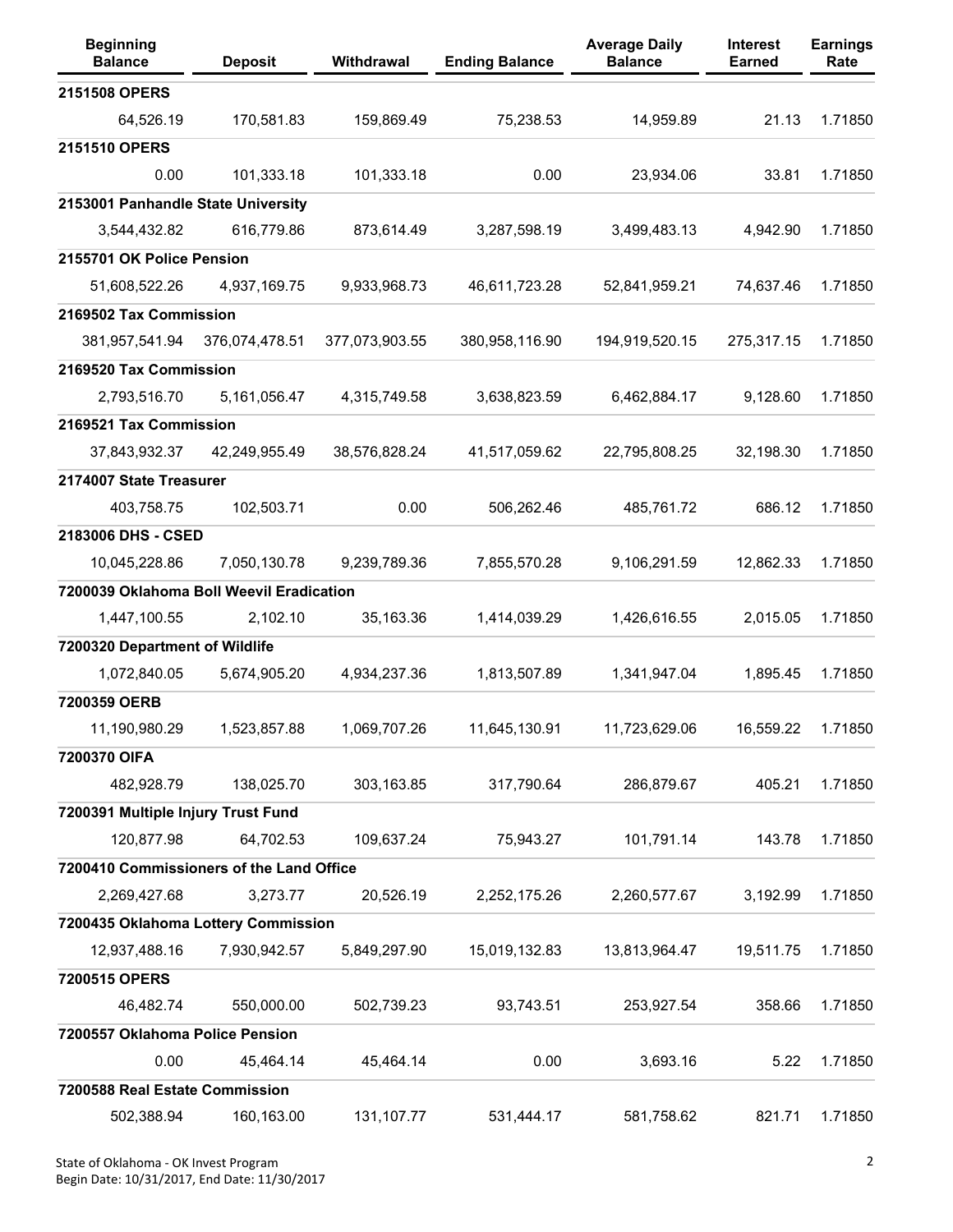| <b>Beginning</b><br><b>Balance</b>           | <b>Deposit</b> | Withdrawal   | <b>Ending Balance</b> | <b>Average Daily</b><br><b>Balance</b> | <b>Interest</b><br><b>Earned</b> | <b>Earnings</b><br>Rate |
|----------------------------------------------|----------------|--------------|-----------------------|----------------------------------------|----------------------------------|-------------------------|
| 7200830 Department of Human Services         |                |              |                       |                                        |                                  |                         |
| 52,213.35                                    | 74.90          | 2,129.60     | 50,158.65             | 52,057.81                              | 73.53                            | 1.71850                 |
| 7201825 University Hospitals Authority       |                |              |                       |                                        |                                  |                         |
| 6,997,039.93                                 | 14,455.80      | 69,093.36    | 6,942,402.37          | 6,952,994.71                           | 9,820.87                         | 1.71850                 |
| 7205090 OMES Risk Management Division/DSC    |                |              |                       |                                        |                                  |                         |
| 42,948,673.56                                | 211,057.84     | 2,243,511.73 | 40,916,219.67         | 41,684,876.60                          | 58,878.46                        | 1.71850                 |
| 7205204 JM Davis Arms & Historical Museum    |                |              |                       |                                        |                                  |                         |
| 3,243.31                                     | 4.65           | 0.00         | 3,247.96              | 3,246.88                               | 4.59                             | 1.71850                 |
| 7205320 Department of Wildlife               |                |              |                       |                                        |                                  |                         |
| 504,846.67                                   | 93,463.53      | 38,240.18    | 560,070.02            | 536,113.39                             | 757.24                           | 1.71850                 |
| 7205359 Sustaining OK Energy Resources       |                |              |                       |                                        |                                  |                         |
| 3,505,328.98                                 | 235,531.77     | 230,301.11   | 3,510,559.64          | 3,430,822.21                           | 4,845.92                         | 1.71850                 |
| 7205435 Oklahoma Lottery Commission          |                |              |                       |                                        |                                  |                         |
| 148,264.13                                   | 36,296.41      | 7,865.00     | 176,695.54            | 179,220.88                             | 253.14                           | 1.71850                 |
| 7205515 OPERS                                |                |              |                       |                                        |                                  |                         |
| 286,236.86                                   | 33,678.17      | 0.00         | 319,915.03            | 300,468.57                             | 424.40                           | 1.71850                 |
| 7205563 OK Bd for Private Vocational Schools |                |              |                       |                                        |                                  |                         |
| 314,666.15                                   | 6,545.25       | 27,348.45    | 293,862.95            | 302,889.22                             | 427.82                           | 1.71850                 |
| 7205630 Oklahoma Department of Securities    |                |              |                       |                                        |                                  |                         |
| 397,863.09                                   | 570.91         | 0.00         | 398,434.00            | 398,300.79                             | 562.59                           | 1.71850                 |
| 7205807 Oklahoma Health Care Authority       |                |              |                       |                                        |                                  |                         |
| 5,682,190.24                                 | 26,143.92      | 0.00         | 5,708,334.16          | 5,702,233.91                           | 8,054.21                         | 1.71850                 |
| 7210270 State Election Board                 |                |              |                       |                                        |                                  |                         |
| 5,929,260.49                                 | 8,680.71       | 49,296.25    | 5,888,644.95          | 5,896,478.70                           | 8,328.57                         | 1.71850                 |
| 7210320 Department of Wildlife               |                |              |                       |                                        |                                  |                         |
| 1,986,954.04                                 | 33,669.51      | 154,090.55   | 1,866,533.00          | 1,939,765.40                           | 2,739.85                         | 1.71850                 |
| 7210350 Oklahoma Historical Society          |                |              |                       |                                        |                                  |                         |
| 27.10                                        | 0.04           | 0.00         | 27.14                 | 27.13                                  | 0.04                             | 1.71850                 |
| 7210400 Office of Juvenile Affairs           |                |              |                       |                                        |                                  |                         |
| 66,151.52                                    | 146.89         | 4,165.20     | 62,133.21             | 64,018.43                              | 90.42                            | 1.71850                 |
| 7210410 Commissioners of the Land Office     |                |              |                       |                                        |                                  |                         |
| 19,925,136.29                                | 28,580.81      | 0.00         | 19,953,717.10         | 19,947,048.24                          | 28,174.52                        | 1.71850                 |
| 7210515 OPERS                                |                |              |                       |                                        |                                  |                         |
| 4,481.63                                     | 1,418.51       | 0.00         | 5,900.14              | 5,551.43                               | 7.84                             | 1.71850                 |
| 7210588 Real Estate Commission               |                |              |                       |                                        |                                  |                         |
| 335,332.69                                   | 9,701.91       | 47,329.99    | 297,704.61            | 300,146.74                             | 423.95                           | 1.71850                 |
| 7215320 Department of Wildlife               |                |              |                       |                                        |                                  |                         |
| 2,872,255.94                                 | 14,813.89      | 0.00         | 2,887,069.83          | 2,881,116.88                           | 4,069.48                         | 1.71850                 |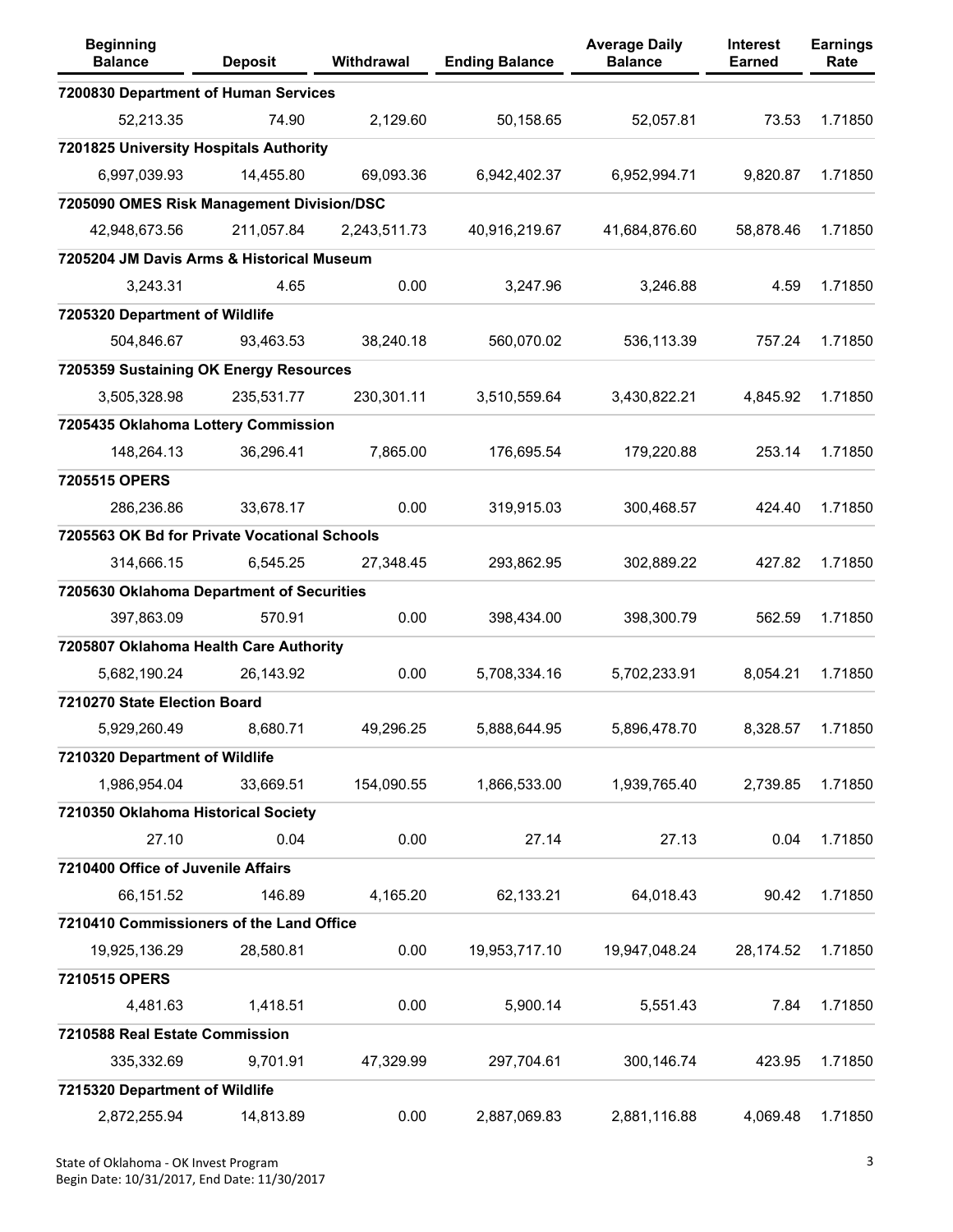| <b>Beginning</b><br><b>Balance</b>            | <b>Deposit</b> | Withdrawal   | <b>Ending Balance</b> | <b>Average Daily</b><br><b>Balance</b> | <b>Interest</b><br><b>Earned</b> | <b>Earnings</b><br>Rate |
|-----------------------------------------------|----------------|--------------|-----------------------|----------------------------------------|----------------------------------|-------------------------|
| 7215566 Tourism & Recreation Department       |                |              |                       |                                        |                                  |                         |
| 11,813,720.12                                 | 865,950.35     | 2,149,206.92 | 10,530,463.55         | 10,958,430.70                          | 15,478.41                        | 1.71850                 |
| 7215585 Department of Public Safety           |                |              |                       |                                        |                                  |                         |
| 1,501,471.66                                  | 11,049.79      | 46,983.86    | 1,465,537.59          | 1,490,164.81                           | 2,104.81                         | 1.71850                 |
| 7215670 JD McCarty Center                     |                |              |                       |                                        |                                  |                         |
| 321,534.52                                    | 6,261.78       | 0.00         | 327,796.30            | 322,657.09                             | 455.74                           | 1.71850                 |
| 7216805 Department of Rehabilitation Services |                |              |                       |                                        |                                  |                         |
| 568,267.38                                    | 814.69         | 8,530.64     | 560,551.43            | 563,617.96                             | 796.09                           | 1.71850                 |
| 7220090 OSF Building Project Fund             |                |              |                       |                                        |                                  |                         |
| 0.42                                          | 0.00           | 0.00         | 0.42                  | 0.42                                   | 0.00                             | 1.71850                 |
| 7220320 Dept of Wildlife Conservation         |                |              |                       |                                        |                                  |                         |
| 3,351,511.15                                  | 44,265.77      | 12,162.34    | 3,383,614.58          | 3,374,617.16                           | 4,766.53                         | 1.71850                 |
| 7220585 Department of Public Safety           |                |              |                       |                                        |                                  |                         |
| 3,127,204.26                                  | 48,559.02      | 20,641.88    | 3,155,121.40          | 3, 151, 514.88                         | 4,451.41                         | 1.71850                 |
| 7220830 Department of Human Services          |                |              |                       |                                        |                                  |                         |
| 0.08                                          | 0.00           | 0.00         | 0.08                  | 0.08                                   | 0.00                             | 1.71850                 |
| 7225040 Department of Agriculture             |                |              |                       |                                        |                                  |                         |
| 833,121.95                                    | 1,194.40       | 2,433.33     | 831,883.02            | 833,307.66                             | 1,177.02                         | 1.71850                 |
| 7225830 Department of Human Services          |                |              |                       |                                        |                                  |                         |
| 3,393,889.87                                  | 4,841.73       | 779,996.56   | 2,618,735.04          | 3,319,602.21                           | 4,688.82                         | 1.71850                 |
| 7230220 Oklahoma Crime Victims Compensation   |                |              |                       |                                        |                                  |                         |
| 2,263,170.51                                  | 701,511.44     | 348,039.32   | 2,616,642.63          | 2,570,164.21                           | 3,630.27                         | 1.71850                 |
| 7230345 Department of Transportation          |                |              |                       |                                        |                                  |                         |
| 2,726,604.49                                  | 386,110.13     | 224,244.80   | 2,888,469.82          | 2,781,028.34                           | 3,928.11                         | 1.71850                 |
| 7230566 Tourism & Recreation Department       |                |              |                       |                                        |                                  |                         |
| 5,686,082.70                                  | 7,659.54       | 242,741.08   | 5,451,001.16          | 5,545,401.49                           | 7,832.69                         | 1.71850                 |
| 7230695 Tax Commission                        |                |              |                       |                                        |                                  |                         |
| $-652,798.79$                                 | 812,831.42     | 6,421.19     | 153,611.44            | 158,054.52                             | 223.25                           | 1.71850                 |
| 7230807 Health Care Authority                 |                |              |                       |                                        |                                  |                         |
| 209,262.07                                    | 6,489,154.78   | 6,673,290.00 | 25,126.85             | 2,955,057.92                           | 4,173.92                         | 1.71850                 |
| 7235605 Regents for Higher Education          |                |              |                       |                                        |                                  |                         |
| 468,739.70                                    | 1,292,230.92   | 532,761.00   | 1,228,209.62          | 922,278.31                             | 1,302.69                         | 1.71850                 |
| 7235695 OTC Ad Valorem Admin Protest          |                |              |                       |                                        |                                  |                         |
| 217,876.90                                    | 312.52         | 0.00         | 218,189.42            | 218,116.50                             | 308.08                           | 1.71850                 |
| 7240807 Health Care Authority                 |                |              |                       |                                        |                                  |                         |
| 15,438,419.27                                 | 22,145.02      | 2,777,276.59 | 12,683,287.70         | 15,177,669.46                          | 21,437.94                        | 1.71850                 |
| 7244090 OMES Dept of Central Services         |                |              |                       |                                        |                                  |                         |
| 1,341,595.19                                  | 291,430.26     | 614,879.13   | 1,018,146.32          | 1,139,636.66                           | 1,609.70                         | 1.71850                 |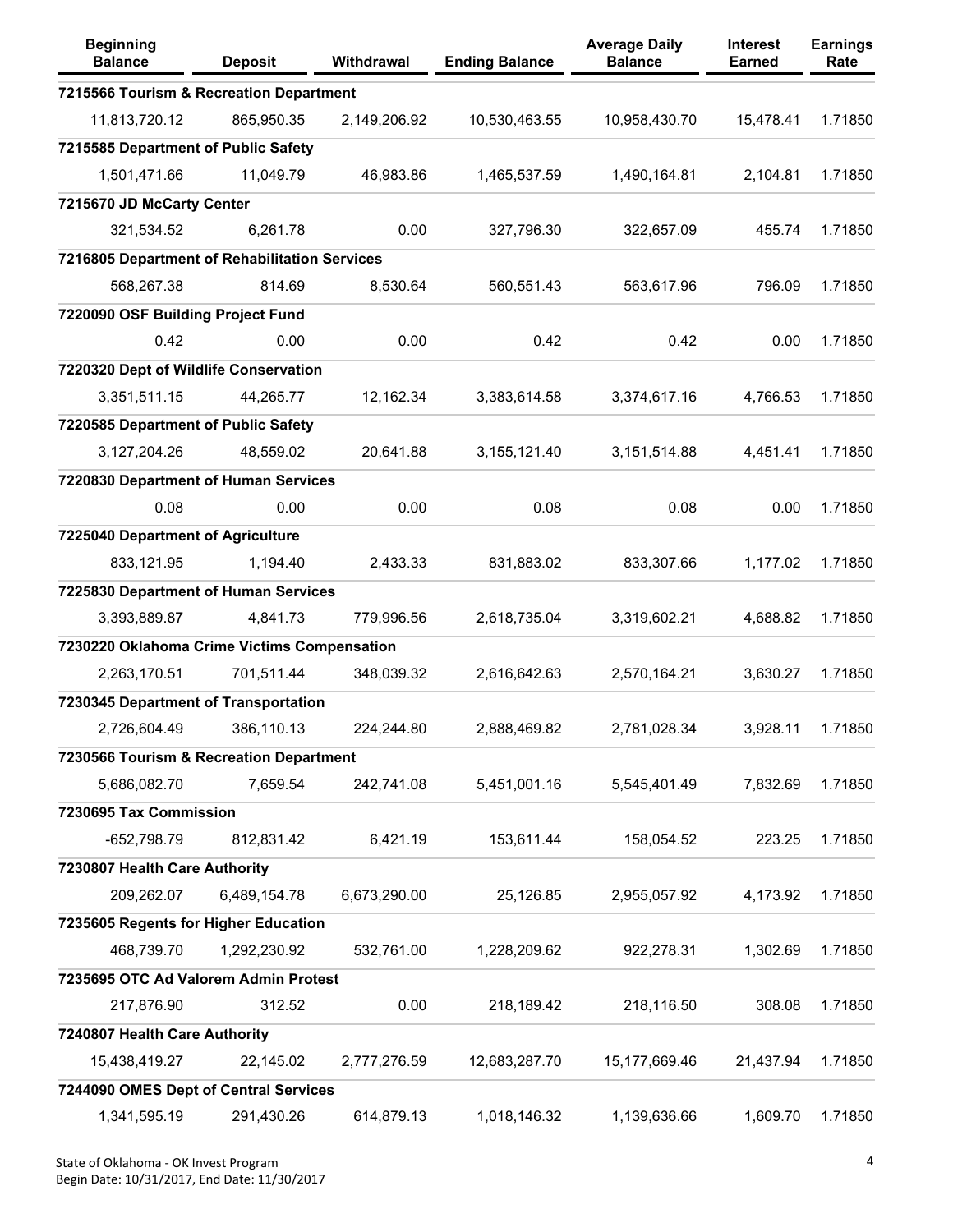| <b>Beginning</b><br><b>Balance</b>      | <b>Deposit</b> | Withdrawal    | <b>Ending Balance</b> | <b>Average Daily</b><br><b>Balance</b> | <b>Interest</b><br><b>Earned</b> | <b>Earnings</b><br>Rate |
|-----------------------------------------|----------------|---------------|-----------------------|----------------------------------------|----------------------------------|-------------------------|
| 7245807 Health Care Authority           |                |               |                       |                                        |                                  |                         |
| 10,004,438.56                           | 6,795,474.41   | 6,236,352.23  | 10,563,560.74         | 12, 172, 707.59                        | 17,193.53                        | 1.71850                 |
| 7255090 Department of Central Services  |                |               |                       |                                        |                                  |                         |
| 1,026,654.53                            | 2,446.95       | 0.00          | 1,029,101.48          | 1,027,955.69                           | 1,451.95                         | 1.71850                 |
| 7255585 Oklahoma Dept of Public Safety  |                |               |                       |                                        |                                  |                         |
| 34,972.99                               | 50.17          | 0.00          | 35,023.16             | 35,011.45                              | 49.45                            | 1.71850                 |
| 7260090 OMES Risk Management Division   |                |               |                       |                                        |                                  |                         |
| 4,824,668.79                            | 246,279.13     | 31,739.05     | 5,039,208.87          | 4,959,659.55                           | 7,005.35                         | 1.71850                 |
| 7260452 OK Board of Mental Health       |                |               |                       |                                        |                                  |                         |
| 944,027.96                              | 1,354.12       | 0.00          | 945,382.08            | 945,066.12                             | 1,334.87                         | 1.71850                 |
| 7265090 Risk Management Fund            |                |               |                       |                                        |                                  |                         |
| 156,445.67                              | 160.85         | 74,899.24     | 81,707.28             | 104,082.36                             | 147.01                           | 1.71850                 |
| 7275740 OST - SEED                      |                |               |                       |                                        |                                  |                         |
| 45,660.84                               | 65.95          | 519.89        | 45,206.90             | 45,538.11                              | 64.32                            | 1.71850                 |
| 7280090 OMES DCS Property Distribution  |                |               |                       |                                        |                                  |                         |
| 1,484,575.75                            | 28,430.89      | 77,042.00     | 1,435,964.64          | 1,465,070.94                           | 2,069.36                         | 1.71850                 |
| 7280345 Department of Transportation    |                |               |                       |                                        |                                  |                         |
| 443,437.28                              | 553,286.86     | 75,900.21     | 920,823.93            | 843,622.62                             | 1,191.59                         | 1.71850                 |
| 7285345 Department of Transportation    |                |               |                       |                                        |                                  |                         |
| 202,702,651.32                          | 11,111,143.00  | 92,831,796.47 | 120,981,997.85        | 167,200,108.02                         | 236,164.43                       | 1.71850                 |
| 7295090 Emergency & Transportation      |                |               |                       |                                        |                                  |                         |
| 1,041,618.30                            | 70,001.00      | 0.00          | 1,111,619.30          | 1,109,285.93                           | 1,566.83                         | 1.71850                 |
| 7296150 University of Science & Arts    |                |               |                       |                                        |                                  |                         |
| 38.49                                   | 0.06           | 0.00          | 38.55                 | 38.54                                  | 0.05                             | 1.71850                 |
| 7303000 Tobacco Litigation Escrow Fund  |                |               |                       |                                        |                                  |                         |
| 27,921.96                               | 40.05          | 0.00          | 27,962.01             | 27,952.67                              | 39.48                            | 1.71850                 |
| 7360566 Tourism & Recreation Department |                |               |                       |                                        |                                  |                         |
| 5,716,798.90                            | 15,126.63      | 0.00          | 5,731,925.53          | 5,723,272.85                           | 8,083.93                         | 1.71850                 |
| 7405220 District Attorneys Council      |                |               |                       |                                        |                                  |                         |
| 4,767,291.94                            | 12,343.41      | 173,828.09    | 4,605,807.26          | 4,717,896.84                           | 6,663.87                         | 1.71850                 |
| 7408105 OCIA                            |                |               |                       |                                        |                                  |                         |
| 499,993.23                              | 500,572.23     | 500,572.23    | 499,993.23            | 517,064.97                             | 730.34                           | 1.71850                 |
| 7411105 OCIA                            |                |               |                       |                                        |                                  |                         |
| 21,633,014.57                           | 39,065.80      | 9,224,316.70  | 12,447,763.67         | 18, 155, 280. 22                       | 25,643.71                        | 1.71850                 |
| 7412105 OCIA                            |                |               |                       |                                        |                                  |                         |
| 0.00                                    | 636,428.89     | 636,428.89    | 0.00                  | 424,299.67                             | 599.31                           | 1.71850                 |
| 7415400 Office of Juvenile Affairs      |                |               |                       |                                        |                                  |                         |
| 11.80                                   | 0.02           | 11.80         | 0.02                  | 0.02                                   | 0.00                             | 1.71850                 |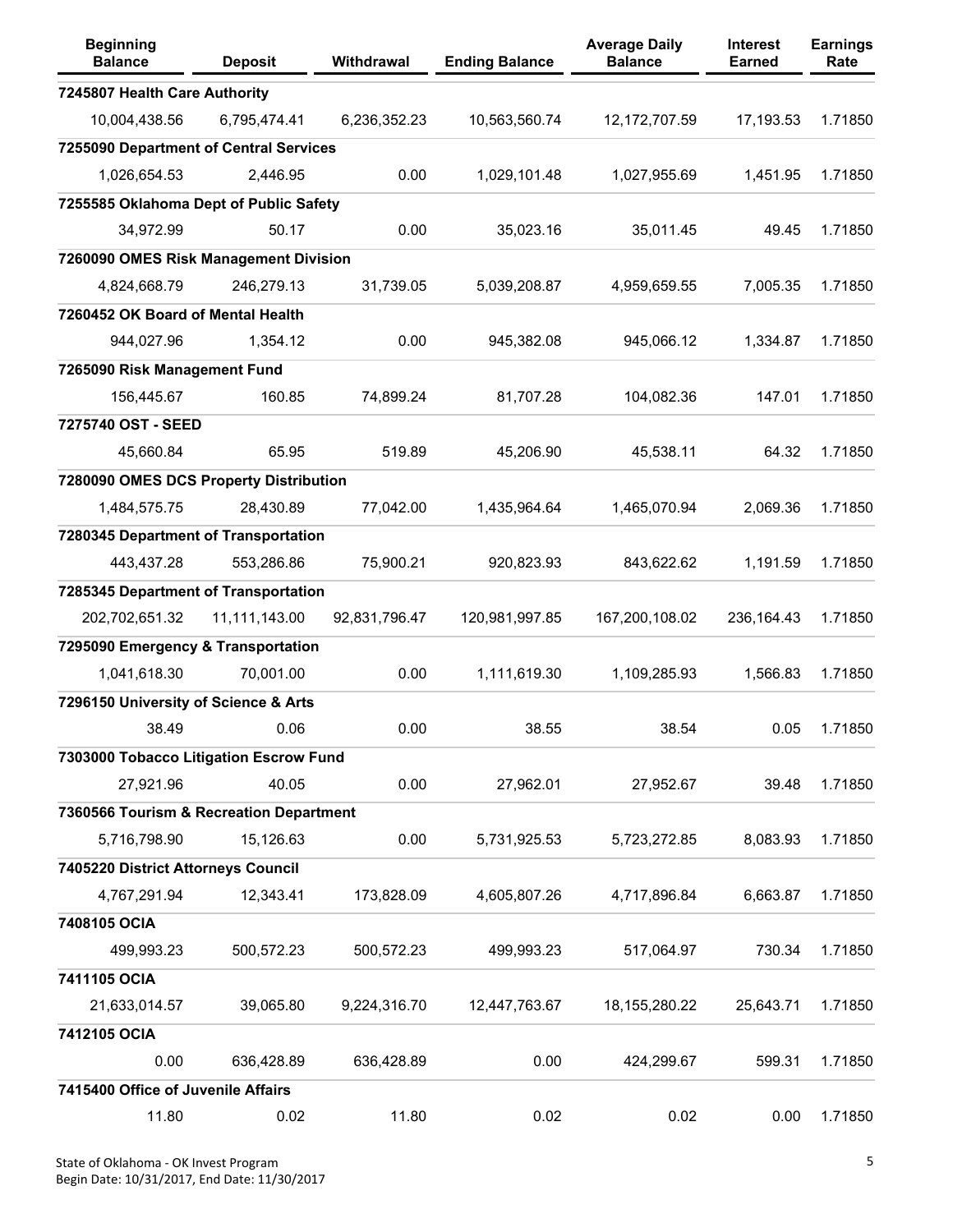| <b>Beginning</b><br><b>Balance</b>             | <b>Deposit</b> | Withdrawal   | <b>Ending Balance</b> | <b>Average Daily</b><br><b>Balance</b> | <b>Interest</b><br><b>Earned</b> | <b>Earnings</b><br>Rate |
|------------------------------------------------|----------------|--------------|-----------------------|----------------------------------------|----------------------------------|-------------------------|
| 7416000 OSF - Oil Overcharge                   |                |              |                       |                                        |                                  |                         |
| 271,342.69                                     | 389.22         | 0.00         | 271,731.91            | 271,641.09                             | 383.68                           | 1.71850                 |
| 7416160 Department of Commerce                 |                |              |                       |                                        |                                  |                         |
| 2,629,739.96                                   | 10,724.01      | 0.00         | 2,640,463.97          | 2,635,114.91                           | 3,722.01                         | 1.71850                 |
| 7419105 OCIA                                   |                |              |                       |                                        |                                  |                         |
| 770,644.26                                     | 1,042,869.93   | 1,087,053.26 | 726,460.93            | 978,697.91                             | 1,382.38                         | 1.71850                 |
| 7426000 OSF - Oil Overcharge                   |                |              |                       |                                        |                                  |                         |
| 2,267,206.77                                   | 3,252.10       | 0.00         | 2,270,458.87          | 2,269,700.05                           | 3,205.87                         | 1.71850                 |
| 7426160 Department of Commerce                 |                |              |                       |                                        |                                  |                         |
| 10,766,434.59                                  | 21,068.22      | 0.00         | 10,787,502.81         | 10,782,663.92                          | 15,230.14                        | 1.71850                 |
| 7428105 OCIA Endowed Chairs Fund               |                |              |                       |                                        |                                  |                         |
| 957,102.71                                     | 958,211.05     | 958,211.05   | 957,102.71            | 989,781.97                             | 1,398.03                         | 1.71850                 |
| 7429105 OCIA                                   |                |              |                       |                                        |                                  |                         |
| 0.00                                           | 879,853.22     | 879,853.22   | 0.00                  | 586,587.81                             | 828.54                           | 1.71850                 |
| 7430010 Oklahoma State University              |                |              |                       |                                        |                                  |                         |
| 822,556.23                                     | 4,623,512.74   | 3,670,406.61 | 1,775,662.36          | 1,909,323.77                           | 2,696.85                         | 1.71850                 |
| 7430011 Oklahoma State University              |                |              |                       |                                        |                                  |                         |
| 1,104,086.32                                   | 1,680,955.34   | 1,450,446.91 | 1,334,594.75          | 1,402,029.50                           | 1,980.32                         | 1.71850                 |
| 7430012 Oklahoma State University              |                |              |                       |                                        |                                  |                         |
| 372,848.05                                     | 1,485,385.29   | 1,151,448.51 | 706,784.83            | 604,523.68                             | 853.87                           | 1.71850                 |
| 7430013 Oklahoma State University              |                |              |                       |                                        |                                  |                         |
| 3,370,355.11                                   | 4,936.77       | 67,723.33    | 3,307,568.55          | 3,343,495.71                           | 4,722.57                         | 1.71850                 |
| 7430014 Oklahoma State University              |                |              |                       |                                        |                                  |                         |
| 2,434,096.38                                   | 794,930.60     | 448,137.31   | 2,780,889.67          | 2,468,116.08                           | 3,486.13                         | 1.71850                 |
| 7430015 Oklahoma State University              |                |              |                       |                                        |                                  |                         |
| 1,480,610.35                                   | 990, 147.71    | 1,355,743.72 | 1,115,014.34          | 1,661,358.18                           | 2,346.61                         | 1.71850                 |
| 7430016 Oklahoma State University              |                |              |                       |                                        |                                  |                         |
| 152,512.92                                     | 218.77         | 0.00         | 152,731.69            | 152,680.64                             | 215.66                           | 1.71850                 |
| 7430420 Langston University                    |                |              |                       |                                        |                                  |                         |
| 16,025.33                                      | 2,510,471.95   | 1,829,186.82 | 697,310.46            | 2,040,376.27                           | 2,881.96                         | 1.71850                 |
| 7430461 Rogers State College                   |                |              |                       |                                        |                                  |                         |
| 594,757.98                                     | 149,838.50     | 110,756.30   | 633,840.18            | 637,104.18                             | 899.89                           | 1.71850                 |
| 7430505 Northwestern Oklahoma State University |                |              |                       |                                        |                                  |                         |
| 408,630.64                                     | 51,492.33      | 98,291.38    | 361,831.59            | 387,967.78                             | 547.99                           | 1.71850                 |
| 7430665 Southwestern Oklahoma State University |                |              |                       |                                        |                                  |                         |
| 2,456,827.91                                   | 140,878.66     | 102,209.50   | 2,495,497.07          | 2,454,458.64                           | 3,466.84                         | 1.71850                 |
| 7430760 University of Oklahoma                 |                |              |                       |                                        |                                  |                         |
| 12,941,000.23                                  | 6,658,607.75   | 6,595,801.60 | 13,003,806.38         | 11,334,969.58                          | 16,010.26                        | 1.71850                 |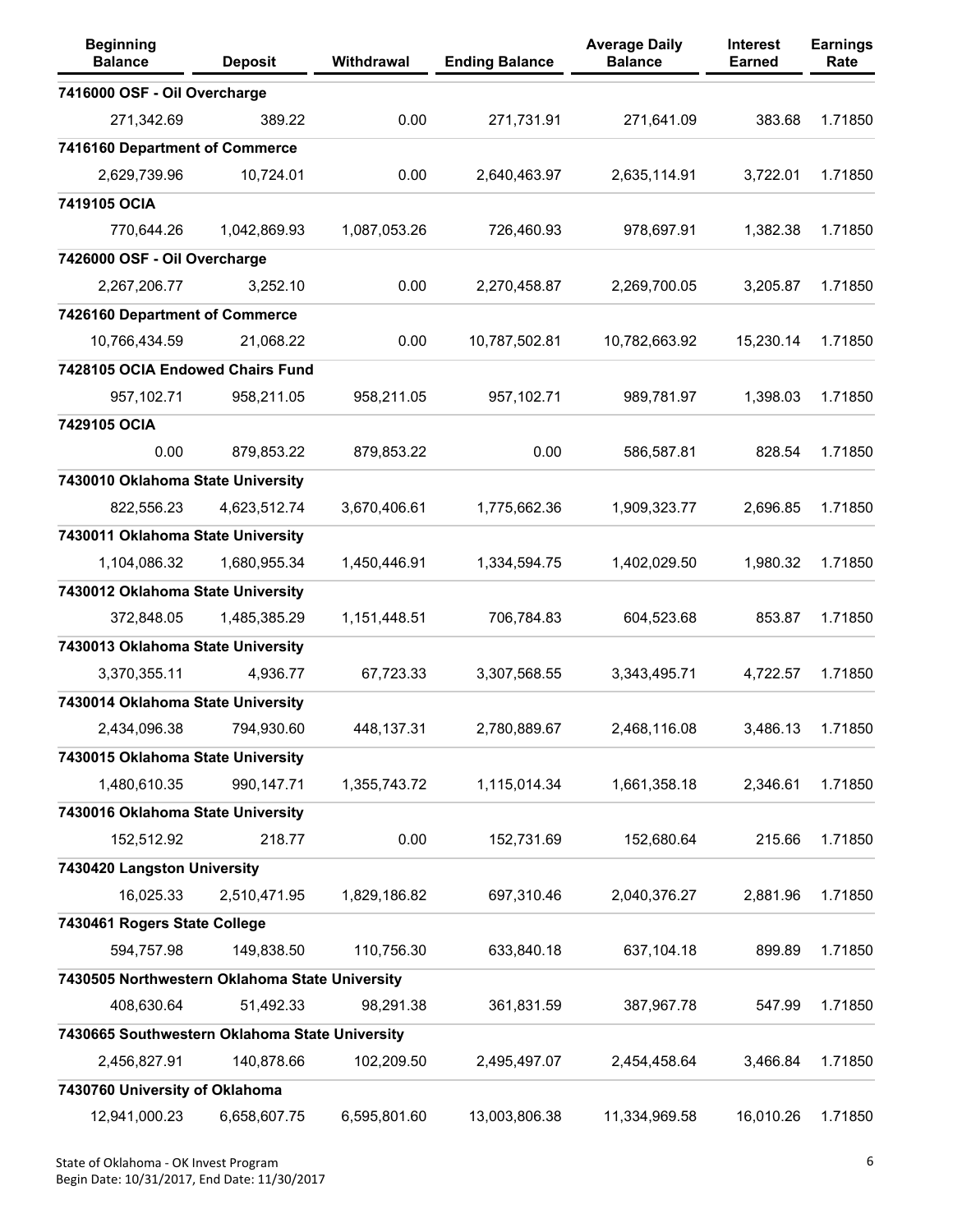| <b>Beginning</b><br><b>Balance</b>    | <b>Deposit</b> | Withdrawal   | <b>Ending Balance</b> | <b>Average Daily</b><br><b>Balance</b> | <b>Interest</b><br><b>Earned</b> | <b>Earnings</b><br>Rate |
|---------------------------------------|----------------|--------------|-----------------------|----------------------------------------|----------------------------------|-------------------------|
| 7430770 OUHSC                         |                |              |                       |                                        |                                  |                         |
| 70,305,155.51                         | 11,647,580.52  | 9,927,791.92 | 72,024,944.11         | 69,940,236.08                          | 98,788.19                        | 1.71850                 |
| 7430773 Oklahoma State University     |                |              |                       |                                        |                                  |                         |
| 3,491,656.54                          | 395,117.88     | 461,221.12   | 3,425,553.30          | 3,293,608.03                           | 4,652.11                         | 1.71850                 |
| 7432105 OCIA 2009A Construction Fund  |                |              |                       |                                        |                                  |                         |
| 0.00                                  | 184,718.37     | 184,718.37   | 0.00                  | 160,056.51                             | 226.07                           | 1.71850                 |
| 7434105 OCIA                          |                |              |                       |                                        |                                  |                         |
| 48,389.26                             | 225,378.68     | 225,378.68   | 48,389.26             | 133,347.61                             | 188.35                           | 1.71850                 |
| 7436000 OSF - Oil Overcharge          |                |              |                       |                                        |                                  |                         |
| 2,486.60                              | 3.57           | 0.00         | 2,490.17              | 2,489.34                               | 3.52                             | 1.71850                 |
| 7436105 OCIA                          |                |              |                       |                                        |                                  |                         |
| 0.09                                  | 0.00           | 0.00         | 0.09                  | 0.09                                   | 0.00                             | 1.71850                 |
| 7438105 OCIA                          |                |              |                       |                                        |                                  |                         |
| 0.06                                  | 0.00           | 0.00         | 0.06                  | 0.06                                   | 0.00                             | 1.71850                 |
| 7440105 OCIA Operations & Maintenance |                |              |                       |                                        |                                  |                         |
| 3,805.68                              | 5.46           | 0.00         | 3,811.14              | 3,809.87                               | 5.38                             | 1.71850                 |
| 7442105 OCIA                          |                |              |                       |                                        |                                  |                         |
| 43.18                                 | 299,155.03     | 299,155.03   | 43.18                 | 199,486.33                             | 281.77                           | 1.71850                 |
| 7443105 OCIA                          |                |              |                       |                                        |                                  |                         |
| 140,829.17                            | 405,591.11     | 417,228.62   | 129,191.66            | 345,765.45                             | 488.38                           | 1.71850                 |
| 7444835 Water Resources Board         |                |              |                       |                                        |                                  |                         |
| 5,494,689.21                          | 10,903.26      | 78,590.68    | 5,427,001.79          | 5,458,200.68                           | 7,709.52                         | 1.71850                 |
| 7445105 Oklahoma Capital Improvement  |                |              |                       |                                        |                                  |                         |
| 0.06                                  | 892.307.15     | 892.307.15   | 0.06                  | 416,593.05                             | 588.42                           | 1.71850                 |
| 7445835 Water Resources Board         |                |              |                       |                                        |                                  |                         |
| 2,880,520.35                          | 7,516.91       | 106,306.18   | 2,781,731.08          | 2,828,839.82                           | 3,995.64                         | 1.71850                 |
| 7446105 Capital Improvement Authority |                |              |                       |                                        |                                  |                         |
| 72,737,694.63                         | 0.00           | 4,236,680.49 | 68,501,014.14         | 69,821,750.94                          | 98,620.83                        | 1.71850                 |
| 7447105 OCIA                          |                |              |                       |                                        |                                  |                         |
| 0.00                                  | 307,364.06     | 242,709.89   | 64,654.17             | 135,914.42                             | 191.97                           | 1.71850                 |
| 7448105 OCIA                          |                |              |                       |                                        |                                  |                         |
| 839,221.11                            | 0.00           | 55,482.54    | 783,738.57            | 807,353.10                             | 1,140.36                         | 1.71850                 |
| 7449105 OCIA                          |                |              |                       |                                        |                                  |                         |
| 2,804,125.00                          | 2,807,372.23   | 2,807,372.23 | 2,804,125.00          | 2,899,868.89                           | 4,095.97                         | 1.71850                 |
| 7455105 OCIA                          |                |              |                       |                                        |                                  |                         |
| 0.00                                  | 352,626.59     | 352,626.59   | 0.00                  | 164,631.39                             | 232.54                           | 1.71850                 |
| 7455160 Department of Commerce        |                |              |                       |                                        |                                  |                         |
| 103,558.64                            | 71,414.99      | 7,000.00     | 167,973.63            | 134,826.87                             | 190.44                           | 1.71850                 |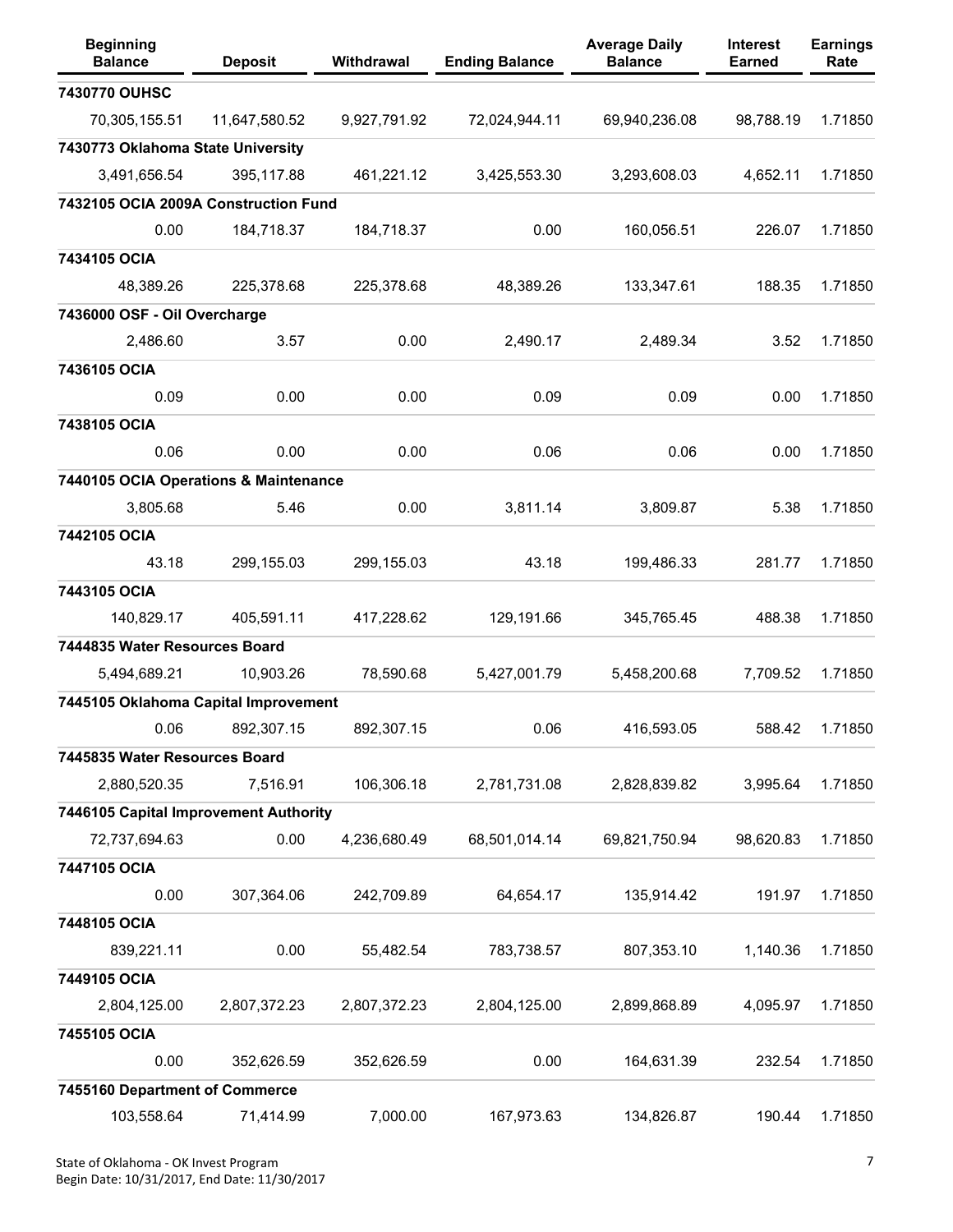| <b>Beginning</b><br><b>Balance</b>             | <b>Deposit</b> | Withdrawal   | <b>Ending Balance</b> | <b>Average Daily</b><br><b>Balance</b> | <b>Interest</b><br><b>Earned</b> | <b>Earnings</b><br>Rate |
|------------------------------------------------|----------------|--------------|-----------------------|----------------------------------------|----------------------------------|-------------------------|
| 7460100 Cameron University                     |                |              |                       |                                        |                                  |                         |
| 849,459.47                                     | 1,218.74       | 0.00         | 850,678.21            | 850,393.84                             | 1,201.15                         | 1.71850                 |
| 7460760 University of Oklahoma                 |                |              |                       |                                        |                                  |                         |
| 157,073.49                                     | 225.31         | 0.00         | 157,298.80            | 157,246.23                             | 222.10                           | 1.71850                 |
| 7462105 OK Capital Improvement Authority       |                |              |                       |                                        |                                  |                         |
| 0.00                                           | 491,343.24     | 491,343.24   | 0.00                  | 327,572.77                             | 462.69                           | 1.71850                 |
| 7464105 OCIA                                   |                |              |                       |                                        |                                  |                         |
| 0.00                                           | 24,732,014.73  | 37,842.30    | 24,694,172.43         | 23,906,213.05                          | 33,766.71                        | 1.71850                 |
| 7470230 East Central University                |                |              |                       |                                        |                                  |                         |
| 68.78                                          | 0.10           | 0.00         | 68.88                 | 68.86                                  | 0.10                             | 1.71850                 |
| 7471835 Water Resources Board                  |                |              |                       |                                        |                                  |                         |
| 755,742.12                                     | 1,031.04       | 100,000.00   | 656,773.16            | 659,865.92                             | 932.04                           | 1.71850                 |
| 7472835 Water Resources Board                  |                |              |                       |                                        |                                  |                         |
| 54,205,409.27                                  | 77,752.74      | 0.00         | 54,283,162.01         | 54,265,019.70                          | 76,647.48                        | 1.71850                 |
| 7473835 Water Resources Board                  |                |              |                       |                                        |                                  |                         |
| 36,038,191.94                                  | 57,530.34      | 1,977,128.52 | 34,118,593.76         | 35,567,461.84                          | 50,237.82                        | 1.71850                 |
| 7475750 Tulsa Community College                |                |              |                       |                                        |                                  |                         |
| 5,578.85                                       | 8.00           | 0.00         | 5,586.85              | 5,584.98                               | 7.89                             | 1.71850                 |
| 7475770 University of Oklahoma Health Sciences |                |              |                       |                                        |                                  |                         |
| 0.37                                           | 0.00           | 0.00         | 0.37                  | 0.37                                   | 0.00                             | 1.71850                 |
| 7476760 University of Oklahoma                 |                |              |                       |                                        |                                  |                         |
| 39,466,949.68                                  | 17,056,966.61  | 3,303,936.29 | 53,219,980.00         | 38,189,748.56                          | 53,941.71                        | 1.71850                 |
| 7477120 University of Central Oklahoma         |                |              |                       |                                        |                                  |                         |
| 77,274.74                                      | 110.84         | 0.00         | 77,385.58             | 77,359.72                              | 109.27                           | 1.71850                 |
| 7480230 East Central University                |                |              |                       |                                        |                                  |                         |
| 420.88                                         | 0.60           | 0.00         | 421.48                | 421.34                                 | 0.60                             | 1.71850                 |
| 7481230 East Central University                |                |              |                       |                                        |                                  |                         |
| 24.88                                          | 0.04           | 0.00         | 24.92                 | 24.91                                  | 0.04                             | 1.71850                 |
| 7481633 Oklahoma City Community College        |                |              |                       |                                        |                                  |                         |
| 0.03                                           | 0.00           | 0.00         | 0.03                  | 0.03                                   | 0.00                             | 1.71850                 |
| 7482105 OCIA                                   |                |              |                       |                                        |                                  |                         |
| 0.00                                           | 1,247,524.70   | 1,247,524.70 | 0.00                  | 831,710.07                             | 1,174.76                         | 1.71850                 |
| 7483633 OCCC 2010 Bond                         |                |              |                       |                                        |                                  |                         |
| 0.06                                           | 0.00           | 0.00         | 0.06                  | 0.06                                   | 0.00                             | 1.71850                 |
| 7486010 Oklahoma State University              |                |              |                       |                                        |                                  |                         |
| 2,056,149.84                                   | 3,060.88       | 0.00         | 2,059,210.72          | 2,058,496.51                           | 2,907.56                         | 1.71850                 |
| 7488105 OCIA                                   |                |              |                       |                                        |                                  |                         |
| 305,636.56                                     | 970,819.89     | 851,911.10   | 424,545.35            | 658,813.93                             | 930.55                           | 1.71850                 |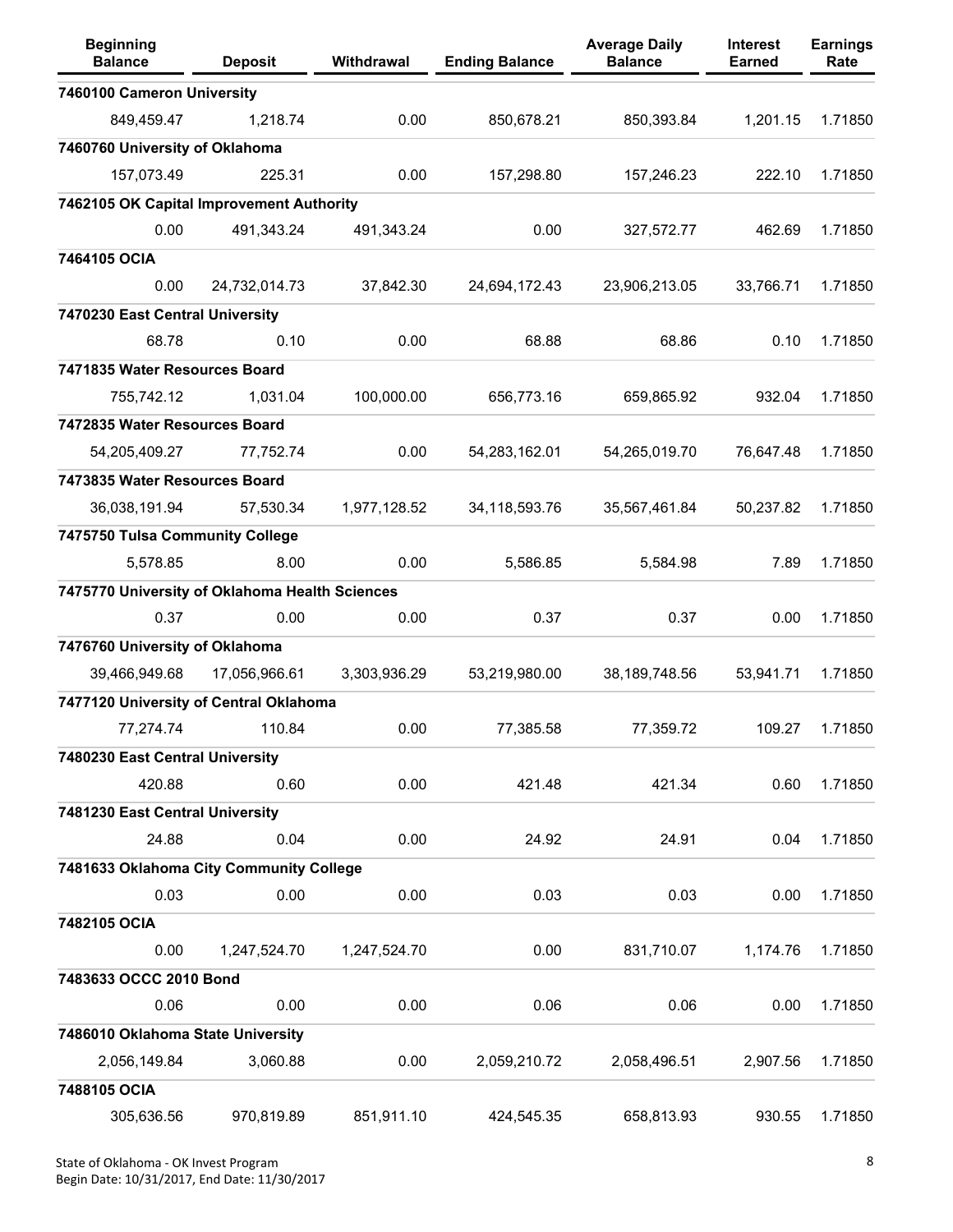| <b>Beginning</b><br><b>Balance</b>             | <b>Deposit</b> | Withdrawal | <b>Ending Balance</b> | <b>Average Daily</b><br><b>Balance</b> | <b>Interest</b><br><b>Earned</b> | <b>Earnings</b><br>Rate |
|------------------------------------------------|----------------|------------|-----------------------|----------------------------------------|----------------------------------|-------------------------|
| 7489105 OCIA                                   |                |            |                       |                                        |                                  |                         |
| 67.80                                          | 352,640.92     | 352,640.92 | 67.80                 | 235,169.36                             | 332.17                           | 1.71850                 |
| 7516410 Commissioners of the Land Office       |                |            |                       |                                        |                                  |                         |
| 0.60                                           | 0.00           | 0.00       | 0.60                  | 0.60                                   | 0.00                             | 1.71850                 |
| 7517410 - Commissioners of the Land Office     |                |            |                       |                                        |                                  |                         |
| 806,134.23                                     | 0.00           | 0.00       | 806,134.23            | 806,134.23                             | 1,138.64                         | 1.71850                 |
| 7518410 Commissioners of the Land Office       |                |            |                       |                                        |                                  |                         |
| 6,221,994.18                                   | 0.00           | 608,780.25 | 5,613,213.93          | 5,952,444.66                           | 8,407.62                         | 1.71850                 |
| 7600010 Oklahoma State University              |                |            |                       |                                        |                                  |                         |
| 5,498,497.92                                   | 484,051.77     | 690,246.45 | 5,292,303.24          | 5,450,504.08                           | 7,698.65                         | 1.71850                 |
| 7600120 University of Central Oklahoma         |                |            |                       |                                        |                                  |                         |
| 4,454,213.65                                   | 65,007.44      | 20,894.79  | 4,498,326.30          | 4,461,212.36                           | 6,301.31                         | 1.71850                 |
| 7600150 University of Science & Arts           |                |            |                       |                                        |                                  |                         |
| 896,737.00                                     | 60,146.27      | 115,092.30 | 841,790.97            | 827,263.97                             | 1,168.48                         | 1.71850                 |
| 7600230 East Central University                |                |            |                       |                                        |                                  |                         |
| 1,094,823.57                                   | 60,198.70      | 45,316.13  | 1,109,706.14          | 1,087,982.48                           | 1,536.74                         | 1.71850                 |
| 7600420 Langston University                    |                |            |                       |                                        |                                  |                         |
| 1,016,304.72                                   | 54,222.54      | 37,035.21  | 1,033,492.05          | 1,032,521.12                           | 1,458.40                         | 1.71850                 |
| 7600485 Northeastern State University          |                |            |                       |                                        |                                  |                         |
| 1,964,602.16                                   | 70,202.72      | 14,279.11  | 2,020,525.77          | 1,989,448.82                           | 2,810.03                         | 1.71850                 |
| 7600490 Northern Oklahoma College              |                |            |                       |                                        |                                  |                         |
| 436,487.82                                     | 53,389.02      | 36,114.54  | 453,762.30            | 444,741.52                             | 628.18                           | 1.71850                 |
| 7600505 Northwestern Oklahoma State University |                |            |                       |                                        |                                  |                         |
| 1.480.873.70                                   | 58.680.00      | 187.784.49 | 1.351.769.21          | 1,361,048.69                           | 1.922.43                         | 1.71850                 |
| 7600530 Panhandle State University             |                |            |                       |                                        |                                  |                         |
| 667,124.70                                     | 25,268.06      | 149,455.30 | 542,937.46            | 573,591.41                             | 810.18                           | 1.71850                 |
| 7600660 Southeastern Oklahoma State Unversity  |                |            |                       |                                        |                                  |                         |
| 457,222.74                                     | 59,262.42      | 0.00       | 516,485.16            | 477,229.26                             | 674.07                           | 1.71850                 |
| 7600665 Southwestern Oklahoma State University |                |            |                       |                                        |                                  |                         |
| 2,766,771.43                                   | 61,266.94      | 47,417.61  | 2,780,620.76          | 2,762,380.59                           | 3,901.77                         | 1.71850                 |
| 7600760 University of Oklahoma                 |                |            |                       |                                        |                                  |                         |
| 4,972,707.79                                   | 475,312.00     | 269,461.84 | 5,178,557.95          | 4,924,557.71                           | 6,955.77                         | 1.71850                 |
| 7650010 Oklahoma State University              |                |            |                       |                                        |                                  |                         |
| 4,767,611.81                                   | 176,718.76     | 52,788.66  | 4,891,541.91          | 4,804,753.22                           | 6,786.55                         | 1.71850                 |
| 7650120 University of Central Oklahoma         |                |            |                       |                                        |                                  |                         |
| 1,529,231.76                                   | 30,098.34      | 0.00       | 1,559,330.10          | 1,540,206.32                           | 2,175.49                         | 1.71850                 |
| 7650150 University of Science & Arts           |                |            |                       |                                        |                                  |                         |
| 220,690.90                                     | 28,251.54      | 40,236.60  | 208,705.84            | 198,135.11                             | 279.86                           | 1.71850                 |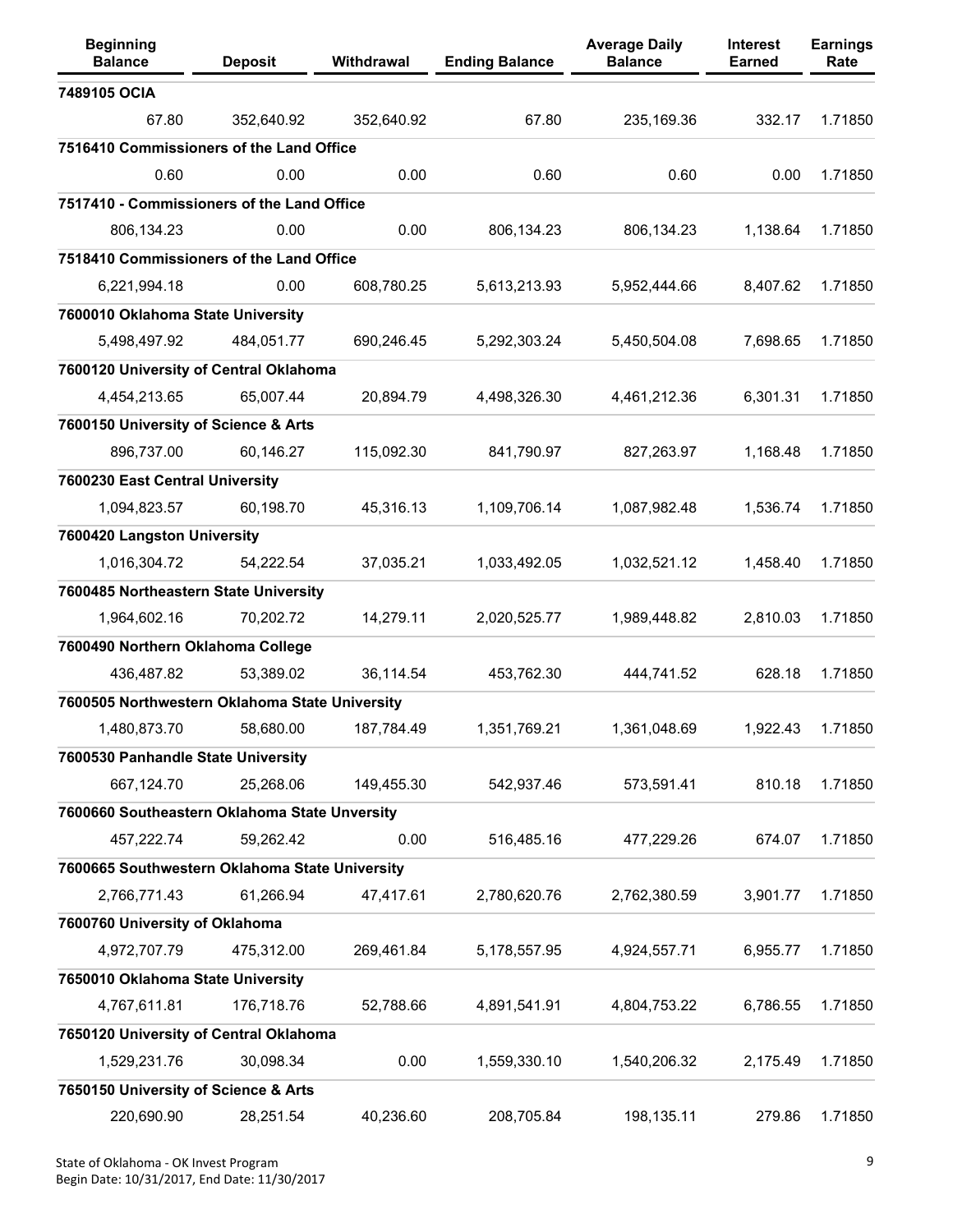| <b>Beginning</b><br><b>Balance</b>             | <b>Deposit</b> | Withdrawal   | <b>Ending Balance</b> | <b>Average Daily</b><br><b>Balance</b> | <b>Interest</b><br><b>Earned</b> | <b>Earnings</b><br>Rate |
|------------------------------------------------|----------------|--------------|-----------------------|----------------------------------------|----------------------------------|-------------------------|
| 7650230 East Central University                |                |              |                       |                                        |                                  |                         |
| 2,316,126.15                                   | 31,228.90      | 197,853.68   | 2,149,501.37          | 2,222,335.30                           | 3,138.97                         | 1.71850                 |
| 7650420 Langston University                    |                |              |                       |                                        |                                  |                         |
| 1,253,077.13                                   | 80,105.41      | 88,048.31    | 1,245,134.23          | 1,266,680.42                           | 1,789.14                         | 1.71850                 |
| 7650485 Northeastern State University          |                |              |                       |                                        |                                  |                         |
| 647,116.43                                     | 37,906.53      | 5,063.78     | 679,959.18            | 664,386.34                             | 938.42                           | 1.71850                 |
| 7650490 Northern Oklahoma College              |                |              |                       |                                        |                                  |                         |
| 3,500,062.09                                   | 159,824.14     | 135,303.50   | 3,524,582.73          | 3,451,974.76                           | 4,875.80                         | 1.71850                 |
| 7650505 Northwestern Oklahoma State University |                |              |                       |                                        |                                  |                         |
| 750,526.44                                     | 575.39         | 74,601.75    | 676,500.08            | 719,646.38                             | 1,016.48                         | 1.71850                 |
| 7650530 Panhandle State University             |                |              |                       |                                        |                                  |                         |
| 317,553.04                                     | 28,363.83      | 13,248.90    | 332,667.97            | 322,247.48                             | 455.16                           | 1.71850                 |
| 7650660 Southeastern Oklahoma State Unversity  |                |              |                       |                                        |                                  |                         |
| 118,095.33                                     | 28,074.19      | 0.00         | 146,169.52            | 127,518.04                             | 180.11                           | 1.71850                 |
| 7650665 Southwestern Oklahoma State University |                |              |                       |                                        |                                  |                         |
| 839,660.74                                     | 29,287.78      | 0.00         | 868,948.52            | 850,013.87                             | 1,200.62                         | 1.71850                 |
| 7650760 University of Oklahoma                 |                |              |                       |                                        |                                  |                         |
| 1,464,418.96                                   | 262,615.36     | 0.00         | 1,727,034.32          | 1,552,764.00                           | 2,193.23                         | 1.71850                 |
| 7700040 Department of Agriculture              |                |              |                       |                                        |                                  |                         |
| 10,365,514.94                                  | 24,868.39      | 0.00         | 10,390,383.33         | 10,386,247.37                          | 14,670.22                        | 1.71850                 |
| 7700041 Western Oklahoma State College         |                |              |                       |                                        |                                  |                         |
| 229,095.10                                     | 796,543.78     | 217,312.18   | 808,326.70            | 795,414.68                             | 1,123.50                         | 1.71850                 |
| 7700131 Department of Corrections              |                |              |                       |                                        |                                  |                         |
| 19,788,087.40                                  | 1,824,371.39   | 1,856,918.09 | 19,755,540.70         | 19,658,903.69                          | 27,767.53                        | 1.71850                 |
| 7700240 Eastern Oklahoma State College         |                |              |                       |                                        |                                  |                         |
| 637,053.51                                     | 717,020.17     | 805,432.67   | 548,641.01            | 642,971.35                             | 908.18                           | 1.71850                 |
| 7700340 State Health Department                |                |              |                       |                                        |                                  |                         |
| 0.00                                           | 1,569,348.84   | 1,569,348.84 | 0.00                  | 344,285.47                             | 486.29                           | 1.71850                 |
| 7700461 Rogers State College                   |                |              |                       |                                        |                                  |                         |
| 6,684,618.52                                   | 346,654.37     | 1,550,341.92 | 5,480,930.97          | 6,417,351.59                           | 9,064.29                         | 1.71850                 |
| 7700490 Northern Oklahoma College              |                |              |                       |                                        |                                  |                         |
| 3,322,956.94                                   | 372,470.91     | 729,326.55   | 2,966,101.30          | 2,972,419.91                           | 4,198.44                         | 1.71850                 |
| 7700606 Ardmore Higher Education Center        |                |              |                       |                                        |                                  |                         |
| 295,963.63                                     | 426.42         | 2,981.63     | 293,408.42            | 294,118.81                             | 415.43                           | 1.71850                 |
| 7700633 Oklahoma City Community College        |                |              |                       |                                        |                                  |                         |
| 6,165,585.16                                   | 532,977.66     | 932,944.57   | 5,765,618.25          | 5,966,244.52                           | 8,427.12                         | 1.71850                 |
| 7700660 Southeastern Oklahoma State University |                |              |                       |                                        |                                  |                         |
| 777,546.02                                     | 7,434,506.30   | 4,329,544.34 | 3,882,507.98          | 6,004,192.93                           | 8,480.72                         | 1.71850                 |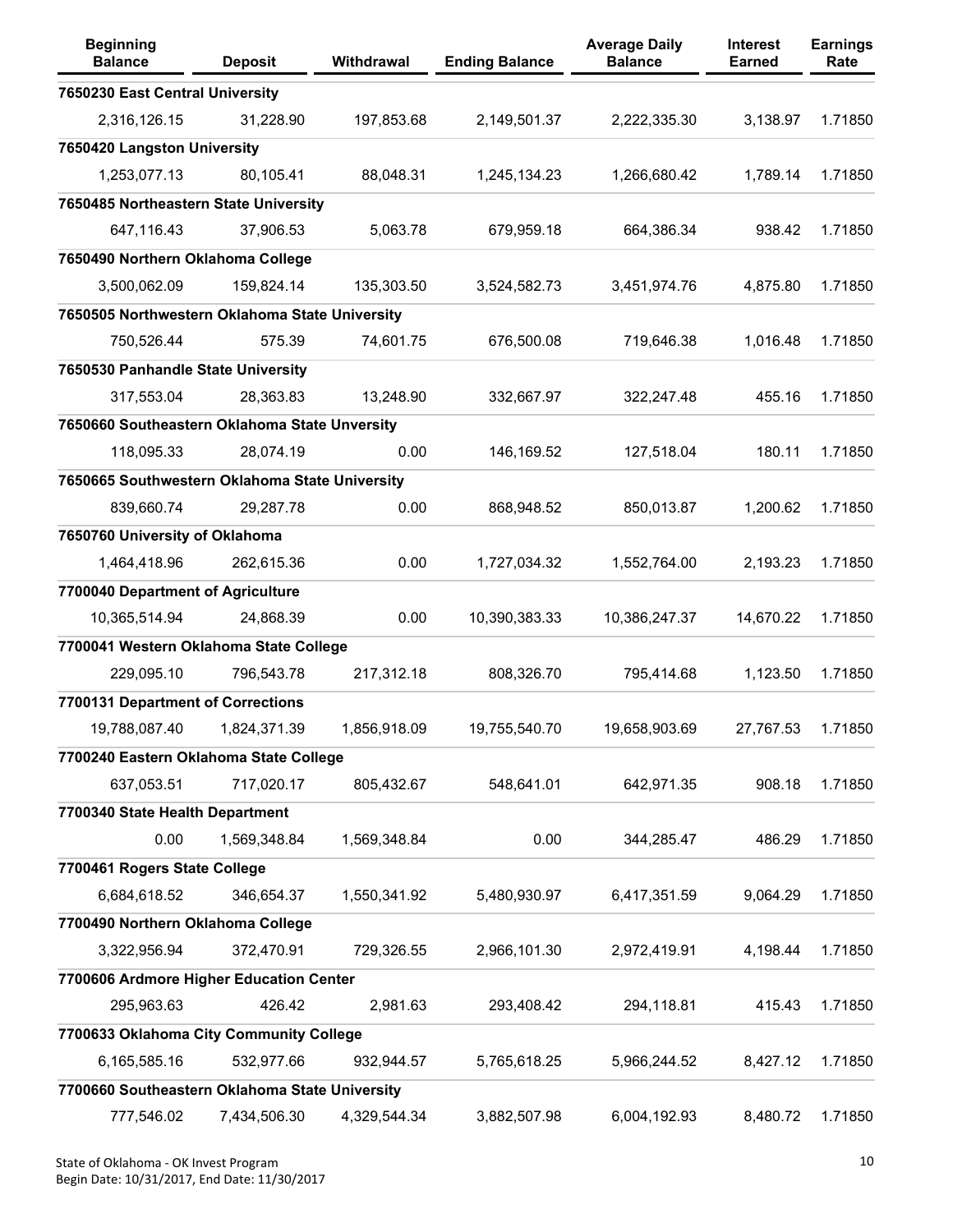| <b>Beginning</b><br><b>Balance</b>              | <b>Deposit</b> | Withdrawal    | <b>Ending Balance</b> | <b>Average Daily</b><br><b>Balance</b> | <b>Interest</b><br><b>Earned</b> | <b>Earnings</b><br>Rate |
|-------------------------------------------------|----------------|---------------|-----------------------|----------------------------------------|----------------------------------|-------------------------|
| 7700760 University of Oklahoma                  |                |               |                       |                                        |                                  |                         |
| 100,859,562.05                                  | 60,584,053.01  | 74,452,901.11 | 86,990,713.95         | 79,322,837.88                          | 112,040.79                       | 1.71850                 |
| 7700830 Department of Human Services            |                |               |                       |                                        |                                  |                         |
| 1,571,560.12                                    | 408,562.61     | 373,315.25    | 1,606,807.48          | 1,825,018.66                           | 2,577.78                         | 1.71850                 |
| 7701010 Oklahoma State University               |                |               |                       |                                        |                                  |                         |
| 13,614,875.41                                   | 29,525,316.96  | 30,484,035.33 | 12,656,157.04         | 15,210,869.78                          | 21,484.83                        | 1.71850                 |
| 7701091 Building Bond Commission Administrative |                |               |                       |                                        |                                  |                         |
| 2.87                                            | 0.00           | 0.00          | 2.87                  | 2.87                                   | 0.00                             | 1.71850                 |
| 7701150 University of Science & Arts            |                |               |                       |                                        |                                  |                         |
| 178,614.53                                      | 3,359,257.52   | 374,767.43    | 3,163,104.62          | 2,192,042.07                           | 3,096.18                         | 1.71850                 |
| 7701165 Connors State College                   |                |               |                       |                                        |                                  |                         |
| 335,124.00                                      | 692,831.30     | 819,788.52    | 208,166.78            | 256,790.22                             | 362.71                           | 1.71850                 |
| 7701400 Office of Juvenile Affairs              |                |               |                       |                                        |                                  |                         |
| 408,161.70                                      | 8,109.85       | 33,185.32     | 383,086.23            | 404,099.56                             | 570.78                           | 1.71850                 |
| 7701480 Northeasten Oklahoma A&M College        |                |               |                       |                                        |                                  |                         |
| 1,013,863.27                                    | 748,439.69     | 835,576.62    | 926,726.34            | 959,486.11                             | 1,355.24                         | 1.71850                 |
| 7701605 Regents for Higher Education            |                |               |                       |                                        |                                  |                         |
| 36,634,499.56                                   | 883,788.17     | 450,664.70    | 37,067,623.03         | 36,694,253.48                          | 51,829.38                        | 1.71850                 |
| 7701650 Department of Veteran Affairs           |                |               |                       |                                        |                                  |                         |
| 409,424.44                                      | 78,101.20      | 117,688.37    | 369,837.27            | 390,089.36                             | 550.99                           | 1.71850                 |
| 7701750 Tulsa Community College                 |                |               |                       |                                        |                                  |                         |
| 1,106.96                                        | 1.59           | 0.00          | 1,108.55              | 1,108.18                               | 1.57                             | 1.71850                 |
| 7701770 OUHSC                                   |                |               |                       |                                        |                                  |                         |
| 415,033,003.97                                  | 38,693,086.07  | 41,754,101.95 | 411,971,988.09        | 412,461,916.28                         | 582.588.33                       | 1.71850                 |
| 7701805 Department of Rehabilitation Services   |                |               |                       |                                        |                                  |                         |
| 169,952.22                                      | 2,339.41       | 17,698.25     | 154,593.38            | 161,548.42                             | 228.18                           | 1.71850                 |
| 7701865 Workers Compensation Commission         |                |               |                       |                                        |                                  |                         |
| 7,130,309.06                                    | 10,244.32      | 9,099.45      | 7,131,453.93          | 7,132,615.32                           | 10,074.57                        | 1.71850                 |
| 7702120 University of Central Oklahoma          |                |               |                       |                                        |                                  |                         |
| 29,256,966.27                                   | 3,992.70       | 3,348,619.76  | 25,912,339.21         | 27,100,423.70                          | 38,278.42                        | 1.71850                 |
| 7702650 Department of Veteran Affairs           |                |               |                       |                                        |                                  |                         |
| 401,353.02                                      | 33,046.91      | 90,649.41     | 343,750.52            | 359,769.39                             | 508.16                           | 1.71850                 |
| 7703650 Department of Veteran Affairs           |                |               |                       |                                        |                                  |                         |
| 311,240.59                                      | 121,446.21     | 127,476.25    | 305,210.55            | 325,609.18                             | 459.91                           | 1.71850                 |
| 7704650 Department of Veteran Affairs           |                |               |                       |                                        |                                  |                         |
| 427,726.95                                      | 99,201.52      | 69,539.58     | 457,388.89            | 448,651.92                             | 633.71                           | 1.71850                 |
| 7704865 Workers Compensation Commission         |                |               |                       |                                        |                                  |                         |
| 29,320.38                                       | 42.06          | 1,000.00      | 28,362.44             | 29,252.63                              | 41.32                            | 1.71850                 |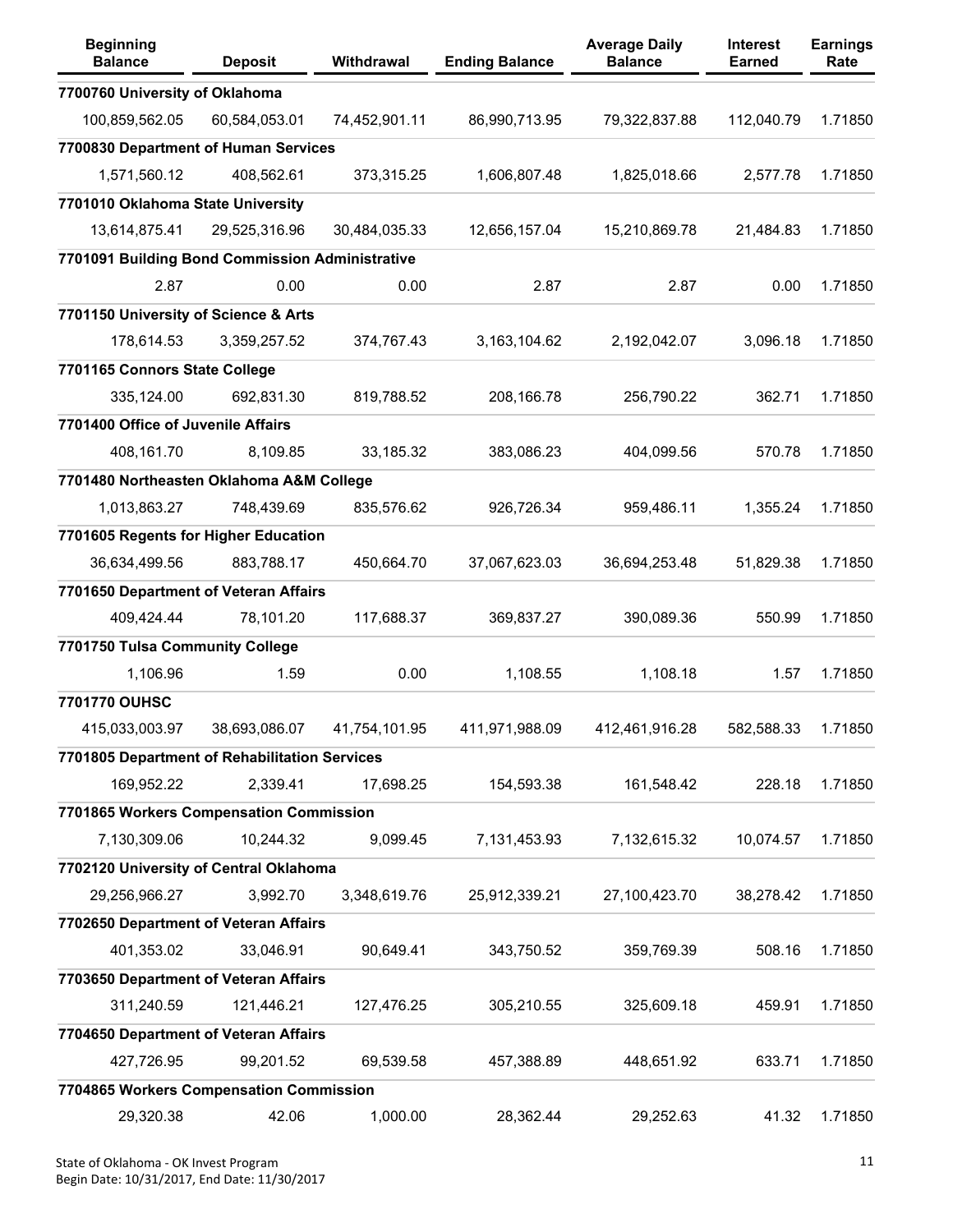| <b>Beginning</b><br><b>Balance</b>             | <b>Deposit</b> | Withdrawal   | <b>Ending Balance</b> | <b>Average Daily</b><br><b>Balance</b> | <b>Interest</b><br><b>Earned</b> | <b>Earnings</b><br>Rate |
|------------------------------------------------|----------------|--------------|-----------------------|----------------------------------------|----------------------------------|-------------------------|
| 7705505 Northwestern Oklahoma State University |                |              |                       |                                        |                                  |                         |
| 327,891.33                                     | 1,060,193.04   | 1,053,918.82 | 334, 165.55           | 773,092.25                             | 1,091.97                         | 1.71850                 |
| 7705650 Department of Veteran Affairs          |                |              |                       |                                        |                                  |                         |
| 189,324.22                                     | 66,000.30      | 61,962.30    | 193,362.22            | 209,292.80                             | 295.62                           | 1.71850                 |
| 7705675 Self Insurance Guaranty Fund           |                |              |                       |                                        |                                  |                         |
| 1,350,099.39                                   | 4,442.15       | 14,571.13    | 1,339,970.41          | 1,346,207.12                           | 1,901.47                         | 1.71850                 |
| 7705865 Workers Compensation Commission        |                |              |                       |                                        |                                  |                         |
| 32,733.38                                      | 78.43          | 0.00         | 32,811.81             | 32,778.82                              | 46.30                            | 1.71850                 |
| 7706452 CMHC, Rep payee account                |                |              |                       |                                        |                                  |                         |
| 16,076.17                                      | 19,718.39      | 20,934.52    | 14,860.04             | 25,982.29                              | 36.70                            | 1.71850                 |
| 7706650 Department of Veteran Affairs          |                |              |                       |                                        |                                  |                         |
| 92,796.59                                      | 45,580.36      | 41,661.51    | 96,715.44             | 91,361.23                              | 129.04                           | 1.71850                 |
| 7706865 OK Workers Comp Commission             |                |              |                       |                                        |                                  |                         |
| 318,442.24                                     | 456.78         | 0.00         | 318,899.02            | 318,792.44                             | 450.28                           | 1.71850                 |
| 7707452 CMHC, Rep payee account                |                |              |                       |                                        |                                  |                         |
| 53,634.89                                      | 21,107.99      | 35,313.37    | 39,429.51             | 60,754.21                              | 85.81                            | 1.71850                 |
| 7707605 Regents for Higher Education           |                |              |                       |                                        |                                  |                         |
| 8,086,708.76                                   | 305,435.66     | 3,445,429.38 | 4,946,715.04          | 7,341,718.15                           | 10,369.93                        | 1.71850                 |
| 7707650 Department of Veteran Affairs          |                |              |                       |                                        |                                  |                         |
| 362,769.16                                     | 62,144.92      | 77,014.89    | 347,899.19            | 354,041.95                             | 500.07                           | 1.71850                 |
| 7707865 OK Workers Comp Commission             |                |              |                       |                                        |                                  |                         |
| 69,828.39                                      | 100.16         | 0.00         | 69,928.55             | 69,905.18                              | 98.74                            | 1.71850                 |
| 7708108 Carl Albert State College              |                |              |                       |                                        |                                  |                         |
| 5,815,830.85                                   | 670,529.52     | 546,417.57   | 5,939,942.80          | 5,642,591.06                           | 7,969.97                         | 1.71850                 |
| 7708605 Regents for Higher Education           |                |              |                       |                                        |                                  |                         |
| 37,332.04                                      | 58.52          | 4,475.00     | 32,915.56             | 35,885.24                              | 50.69                            | 1.71850                 |
| 7709605 Regents for Higher Education           |                |              |                       |                                        |                                  |                         |
| 2,764,910.69                                   | 542,423.44     | 3,306,350.00 | 984.13                | 131,096.33                             | 185.17                           | 1.71850                 |
| 7710350 Oklahoma Historical Society            |                |              |                       |                                        |                                  |                         |
| 1,201,006.51                                   | 1,722.74       | 0.00         | 1,202,729.25          | 1,202,327.28                           | 1,698.25                         | 1.71850                 |
| 7710452 Oklahoma Department of Mental Health   |                |              |                       |                                        |                                  |                         |
| 896,293.83                                     | 12,155.21      | 4,265.95     | 904,183.09            | 903,680.66                             | 1,276.42                         | 1.71850                 |
| 7710605 Regents for Higher Education           |                |              |                       |                                        |                                  |                         |
| 1,659,699.89                                   | 104,203.63     | 141,450.77   | 1,622,452.75          | 1,659,719.34                           | 2,344.30                         | 1.71850                 |
| 7711185 Corporation Commission                 |                |              |                       |                                        |                                  |                         |
| 70,853,188.91                                  | 711,791.53     | 268,877.20   | 71,296,103.24         | 71,346,306.36                          | 100,774.21                       | 1.71850                 |
| 7711420 Langston University                    |                |              |                       |                                        |                                  |                         |
| 6,349,242.07                                   | 3,973,196.78   | 512,748.11   | 9,809,690.74          | 10,120,170.61                          | 14,294.39                        | 1.71850                 |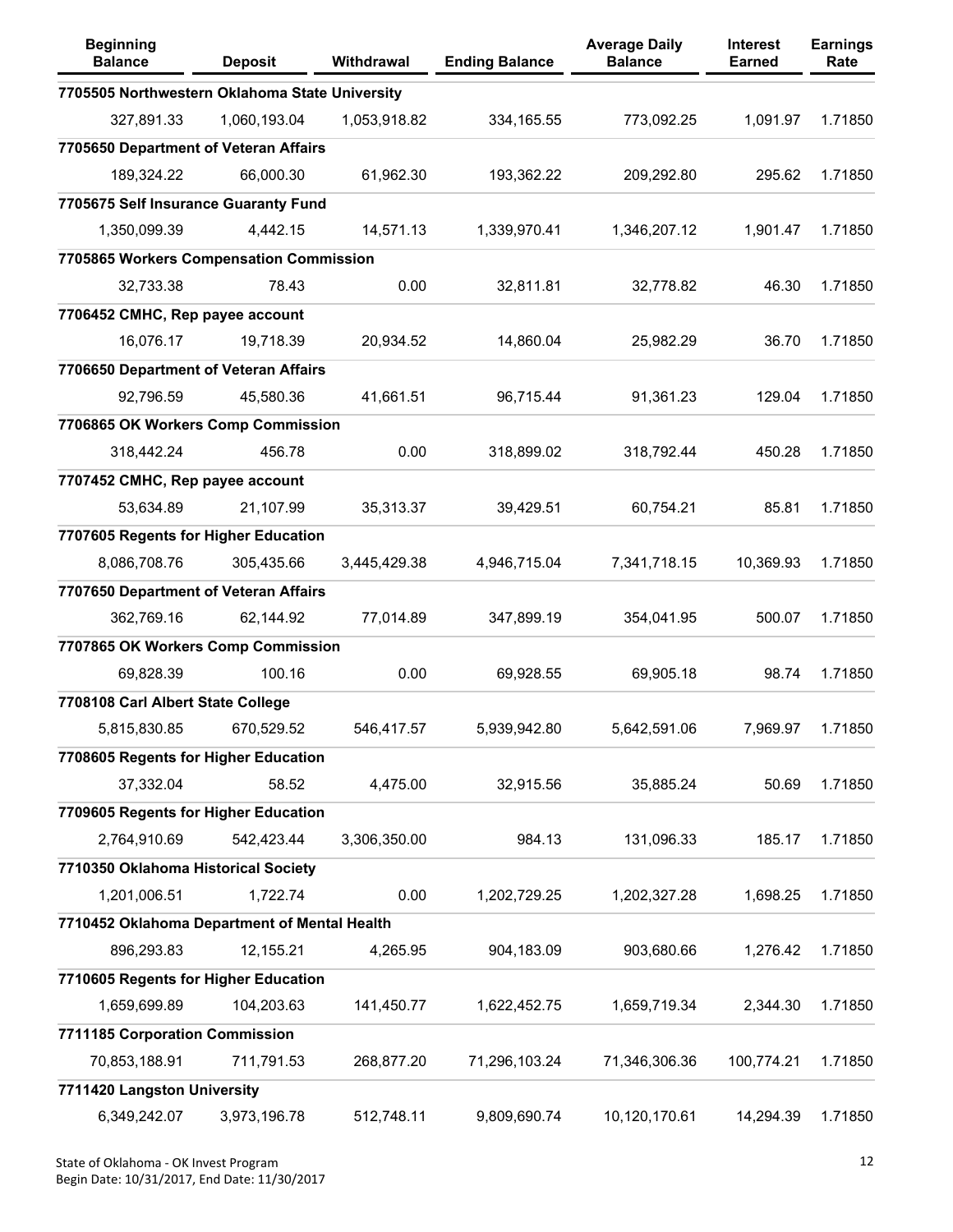| <b>Beginning</b><br><b>Balance</b>          | <b>Deposit</b> | Withdrawal   | <b>Ending Balance</b> | <b>Average Daily</b><br><b>Balance</b> | <b>Interest</b><br><b>Earned</b> | <b>Earnings</b><br>Rate |
|---------------------------------------------|----------------|--------------|-----------------------|----------------------------------------|----------------------------------|-------------------------|
| 7711452 Griffin Memorial Hospital Rep Payee |                |              |                       |                                        |                                  |                         |
| 41,758.53                                   | 657.62         | 401.77       | 42,014.38             | 41,770.86                              | 59.00                            | 1.71850                 |
| 7711605 Regents for Higher Education        |                |              |                       |                                        |                                  |                         |
| 806,774.17                                  | 1,157.24       | 0.00         | 807,931.41            | 807,661.39                             | 1,140.79                         | 1.71850                 |
| 7712605 Regents for Higher Education        |                |              |                       |                                        |                                  |                         |
| 144,355.41                                  | 218.86         | 0.00         | 144,574.27            | 144,523.20                             | 204.13                           | 1.71850                 |
| 7713605 Regents for Higher Education        |                |              |                       |                                        |                                  |                         |
| 1,912,920.48                                | 2,743.91       | 0.00         | 1,915,664.39          | 1,915,024.14                           | 2,704.91                         | 1.71850                 |
| 7714605 Regents for Higher Education        |                |              |                       |                                        |                                  |                         |
| 11,691,417.10                               | 178,686.56     | 200,000.00   | 11,670,103.66         | 11,597,385.81                          | 16,380.91                        | 1.71850                 |
| 7715605 Regents for Higher Education        |                |              |                       |                                        |                                  |                         |
| 456,443.80                                  | 654.73         | 0.00         | 457,098.53            | 456,945.76                             | 645.42                           | 1.71850                 |
| 7718605 Regents for Higher Education        |                |              |                       |                                        |                                  |                         |
| 5,451,257.39                                | 1,690,406.54   | 880,531.08   | 6,261,132.85          | 5,646,244.53                           | 7,975.13                         | 1.71850                 |
| 7719605 Regents for Higher Education        |                |              |                       |                                        |                                  |                         |
| 33,762.22                                   | 208.43         | 0.00         | 33,970.65             | 33,916.68                              | 47.91                            | 1.71850                 |
| 7723623 Seminole State College              |                |              |                       |                                        |                                  |                         |
| 630,667.73                                  | 467,269.71     | 598,421.60   | 499,515.84            | 509,992.14                             | 720.35                           | 1.71850                 |
| 7725100 Cameron University                  |                |              |                       |                                        |                                  |                         |
| 3,200,887.89                                | 749,418.08     | 760,485.04   | 3,189,820.93          | 3,358,371.83                           | 4,743.59                         | 1.71850                 |
| 7730230 East Central University             |                |              |                       |                                        |                                  |                         |
| 9,391,118.38                                | 2,169,651.14   | 1,158,316.88 | 10,402,452.64         | 10,006,993.06                          | 14,134.53                        | 1.71850                 |
| 7730830 Department of Human Services        |                |              |                       |                                        |                                  |                         |
| 173,003.96                                  | 6,918.00       | 13,997.63    | 165,924.33            | 172,252.67                             | 243.30                           | 1.71850                 |
| 7740605 Regents for Higher Education        |                |              |                       |                                        |                                  |                         |
| 15,553,334.97                               | 7,466,672.97   | 7,010,244.71 | 16,009,763.23         | 13,469,989.96                          | 19,025.90                        | 1.71850                 |
| 7741241 Redlands Community College          |                |              |                       |                                        |                                  |                         |
| 935,887.58                                  | 163,811.88     | 134,435.33   | 965,264.13            | 930,004.17                             | 1,313.60                         | 1.71850                 |
| 7745605 Regents for Higher Education        |                |              |                       |                                        |                                  |                         |
| 1,585.37                                    | 417,962.90     | 418,000.00   | 1,548.27              | 32,337.59                              | 45.68                            | 1.71850                 |
| 7747470 Murray State College                |                |              |                       |                                        |                                  |                         |
| 4,775,544.61                                | 3,018,035.39   | 2,087,303.10 | 5,706,276.90          | 6,945,424.57                           | 9,810.17                         | 1.71850                 |
| 7750350 Oklahoma Historical Society         |                |              |                       |                                        |                                  |                         |
| 976,609.14                                  | 0.00           | 68,135.66    | 908,473.48            | 945,749.57                             | 1,335.84                         | 1.71850                 |
| 7750531 Rose State College                  |                |              |                       |                                        |                                  |                         |
| 11,327,421.99                               | 854,440.13     | 572,252.98   | 11,609,609.14         | 11,432,415.93                          | 16,147.90                        | 1.71850                 |
| 7751485 Northeastern State University       |                |              |                       |                                        |                                  |                         |
| 12,916,595.16                               | 4,442,494.61   | 2,846,988.49 | 14,512,101.28         | 11,880,147.75                          | 16,780.30                        | 1.71850                 |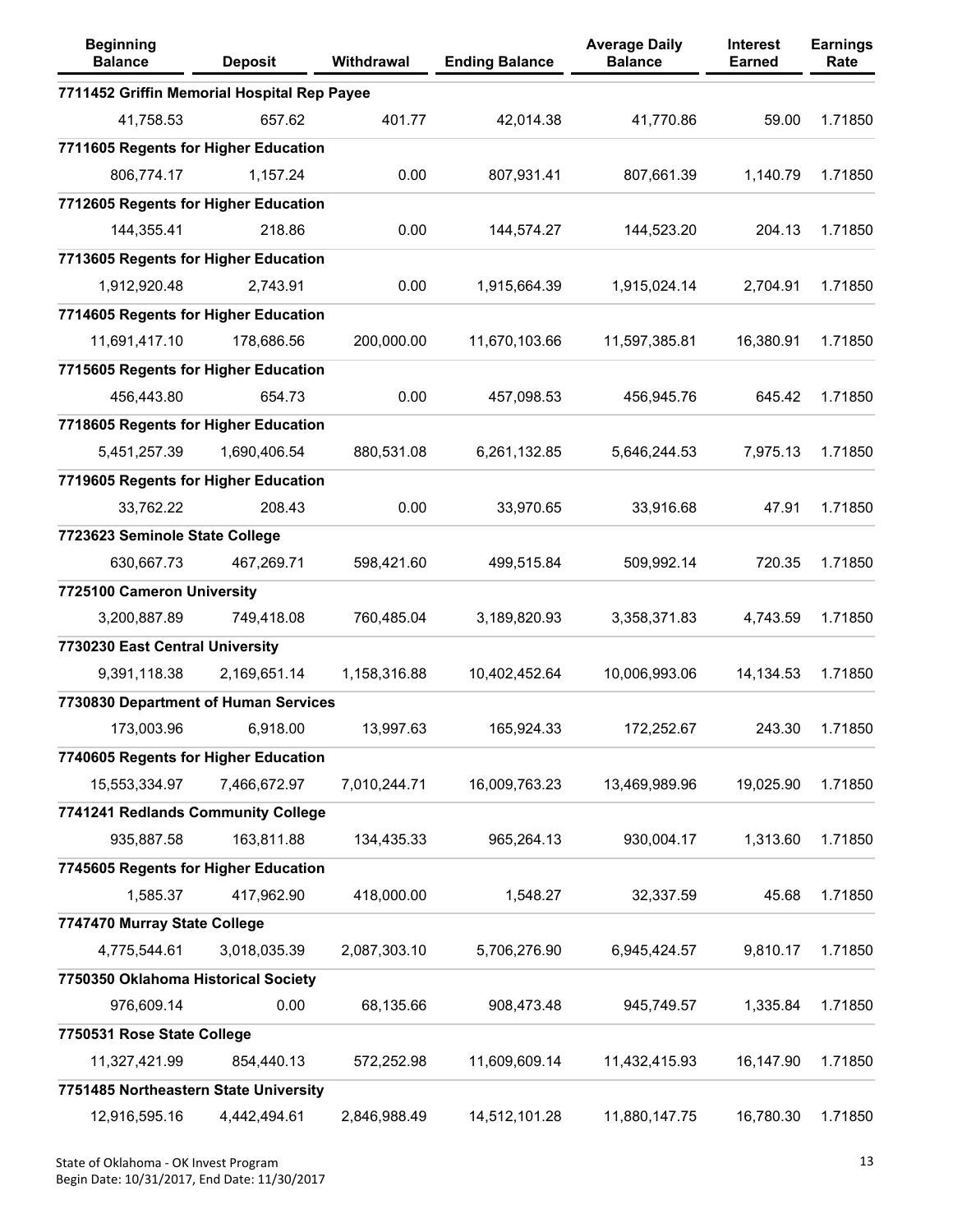| <b>Beginning</b><br><b>Balance</b>             | <b>Deposit</b> | Withdrawal   | <b>Ending Balance</b> | <b>Average Daily</b><br><b>Balance</b> | <b>Interest</b><br><b>Earned</b> | <b>Earnings</b><br>Rate |
|------------------------------------------------|----------------|--------------|-----------------------|----------------------------------------|----------------------------------|-------------------------|
| 7752485 Northeastern State University          |                |              |                       |                                        |                                  |                         |
| 2,530,386.81                                   | 3,624.41       | 0.00         | 2,534,011.22          | 2,533,165.52                           | 3,578.01                         | 1.71850                 |
| 7765665 Southwestern Oklahoma State University |                |              |                       |                                        |                                  |                         |
| 2,634,934.72                                   | 7,609,993.59   | 1,637,915.33 | 8,607,012.98          | 5,745,060.88                           | 8,114.70                         | 1.71850                 |
| 7790041 Western Oklahoma State University      |                |              |                       |                                        |                                  |                         |
| 77,397.00                                      | 53,337.05      | 68,805.82    | 61,928.23             | 47,035.44                              | 66.44                            | 1.71850                 |
| 7790120 University of Central Oklahoma         |                |              |                       |                                        |                                  |                         |
| 545,601.45                                     | 863,658.15     | 780,868.02   | 628,391.58            | 1,031,921.36                           | 1,457.55                         | 1.71850                 |
| 7790230 East Central University                |                |              |                       |                                        |                                  |                         |
| 290,123.62                                     | 583,065.46     | 258,129.45   | 615,059.63            | 461,739.99                             | 652.19                           | 1.71850                 |
| 7790241 Redlands Community College             |                |              |                       |                                        |                                  |                         |
| 22,979.68                                      | 64,513.84      | 58,531.68    | 28,961.84             | 56,670.28                              | 80.04                            | 1.71850                 |
| 7790470 Murray State College                   |                |              |                       |                                        |                                  |                         |
| 53,056.42                                      | 112,989.85     | 96,713.00    | 69,333.27             | 101,173.15                             | 142.90                           | 1.71850                 |
| 7790490 Northern Oklahoma College              |                |              |                       |                                        |                                  |                         |
| 374,717.56                                     | 202,276.53     | 165,104.27   | 411,889.82            | 438,159.75                             | 618.89                           | 1.71850                 |
| 7790660 Southeastern State University          |                |              |                       |                                        |                                  |                         |
| 0.00                                           | 215,771.51     | 195,426.77   | 20,344.74             | 92,999.61                              | 131.36                           | 1.71850                 |
| 7790665 Southwestern Oklahoma State University |                |              |                       |                                        |                                  |                         |
| 633,273.85                                     | 365,981.88     | 458,453.76   | 540,801.97            | 715,298.92                             | 1,010.34                         | 1.71850                 |
| 7805370 OIFA                                   |                |              |                       |                                        |                                  |                         |
| 14,457.28                                      | 20.74          | 0.00         | 14,478.02             | 14,473.18                              | 20.44                            | 1.71850                 |
| 7823740 OCIA 2008B Reserve Fund                |                |              |                       |                                        |                                  |                         |
| 633.04                                         | 0.91           | 0.00         | 633.95                | 633.74                                 | 0.90                             | 1.71850                 |
| 7845740 OCIA 2008A Sinking Fund                |                |              |                       |                                        |                                  |                         |
| 4,363.20                                       | 6.26           | 0.00         | 4,369.46              | 4,368.00                               | 6.17                             | 1.71850                 |
| 7846740 OCIA 2008B Sinking Fund                |                |              |                       |                                        |                                  |                         |
| 1,791.02                                       | 2.57           | 0.00         | 1,793.59              | 1,792.99                               | 2.53                             | 1.71850                 |
| 7847740 OSF Building Project Fund              |                |              |                       |                                        |                                  |                         |
| 3,562,704.22                                   | 5,110.38       | 0.00         | 3,567,814.60          | 3,566,622.18                           | 5,037.73                         | 1.71850                 |
| 7848740 OSF Building Project Fund              |                |              |                       |                                        |                                  |                         |
| 788,699.13                                     | 1,131.32       | 0.00         | 789,830.45            | 789,566.48                             | 1,115.24                         | 1.71850                 |
| 7849740 OCIA 2009A Sinking Fund                |                |              |                       |                                        |                                  |                         |
| 758,681.33                                     | 185,601.74     | 0.00         | 944,283.07            | 765,515.86                             | 1,081.26                         | 1.71850                 |
| 7850740 OCIA                                   |                |              |                       |                                        |                                  |                         |
| 3,619,089.07                                   | 884,068.35     | 0.00         | 4,503,157.42          | 3,651,649.11                           | 5,157.83                         | 1.71850                 |
| 7851740 OCIA                                   |                |              |                       |                                        |                                  |                         |
| 1,810,645.31                                   | 301,420.34     | 0.00         | 2,112,065.65          | 1,822,353.88                           | 2,574.01                         | 1.71850                 |